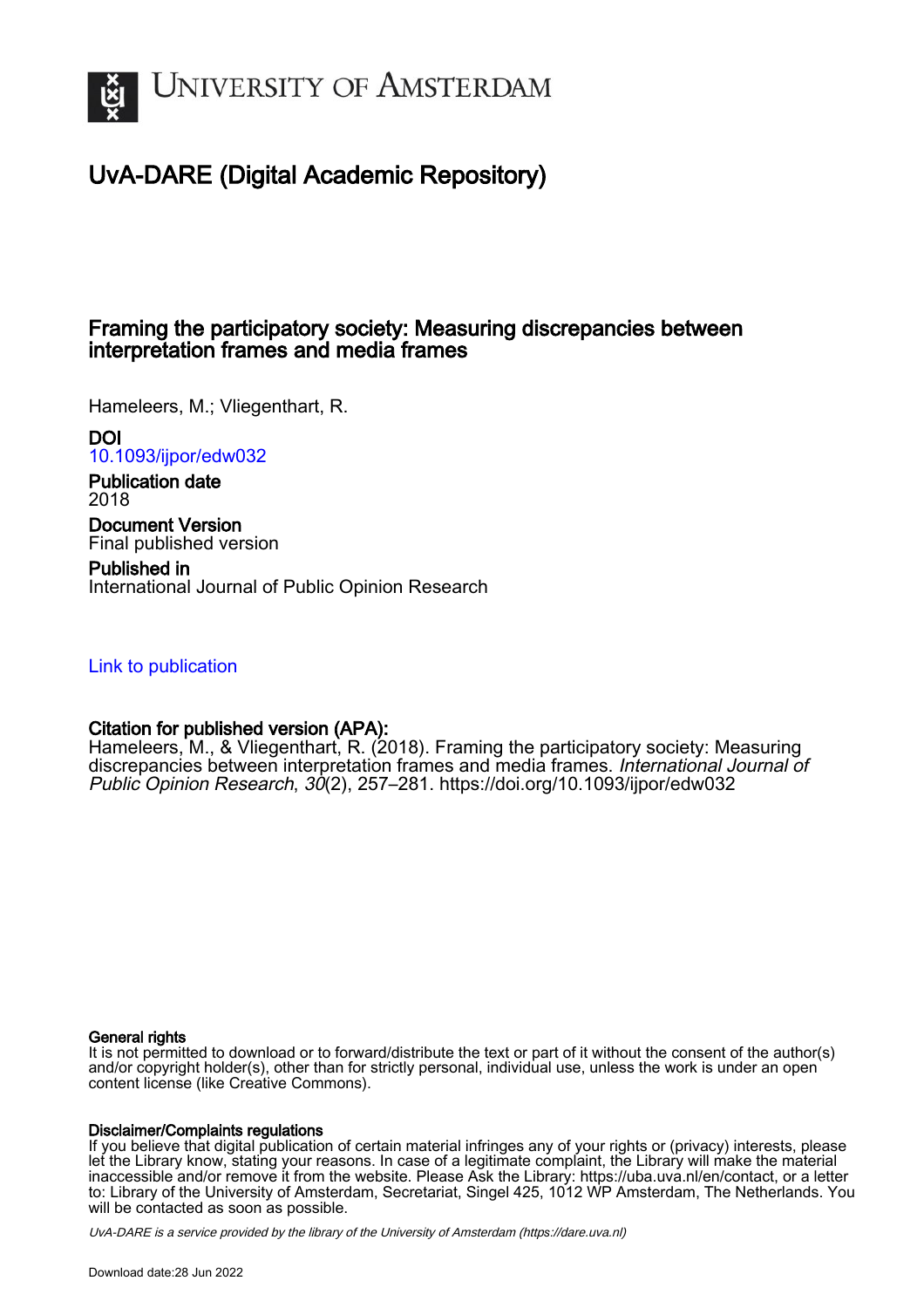# Framing the Participatory Society: Measuring Discrepancies Between Interpretation Frames and Media Frames

# Michael Hameleers and Rens Vliegenthart

Amsterdam School of Communication Research ASCoR, University of Amsterdam, Amsterdam, Netherlands

#### Abstract

This research introduces a methodological framework for a valid and reliable analysis of both media and interpretation frames. It responds to recent calls in literature  $(1)$  to acknowledge the social–cultural context and power relations underlying framing, (2) to consider frames as a cluster of frame-elements, and (3) to identify interpretation frames and media frames using a similar analytical approach to ensure a valid comparison of the outcomes of both interrelated framing processes. The methodological framework was applied to three studies. Results show that the discrepancy between interpretation frames and media frames revolved around the distinction between bottom-up and top-down frames. The introduced method provides meaningful insights into the complete framing process of both the sender and receiver of communication messages.

During the King's speech held on September 17, 2013, the Dutch government coined the idea of the ''participatory society'' as a new form of society intended to replace the classical Dutch welfare state. In the participatory society, each citizen who is able to participate will be asked to take more responsibility, especially regarding community care and social security. This societal development received a lot of resistance from citizens and became topic of fierce political debate in the subsequent period.

The resistance articulated by the people was inherently different from the way the government expressed its views on the participatory society. The

All correspondence concerning this article should be addressed to Michael Hameleers, Amsterdam School of Communication Research ASCoR, University of Amsterdam, Nieuwe Achtergracht 166, 1018 WV Amsterdam. E-mail: m.hameleers@uva.nl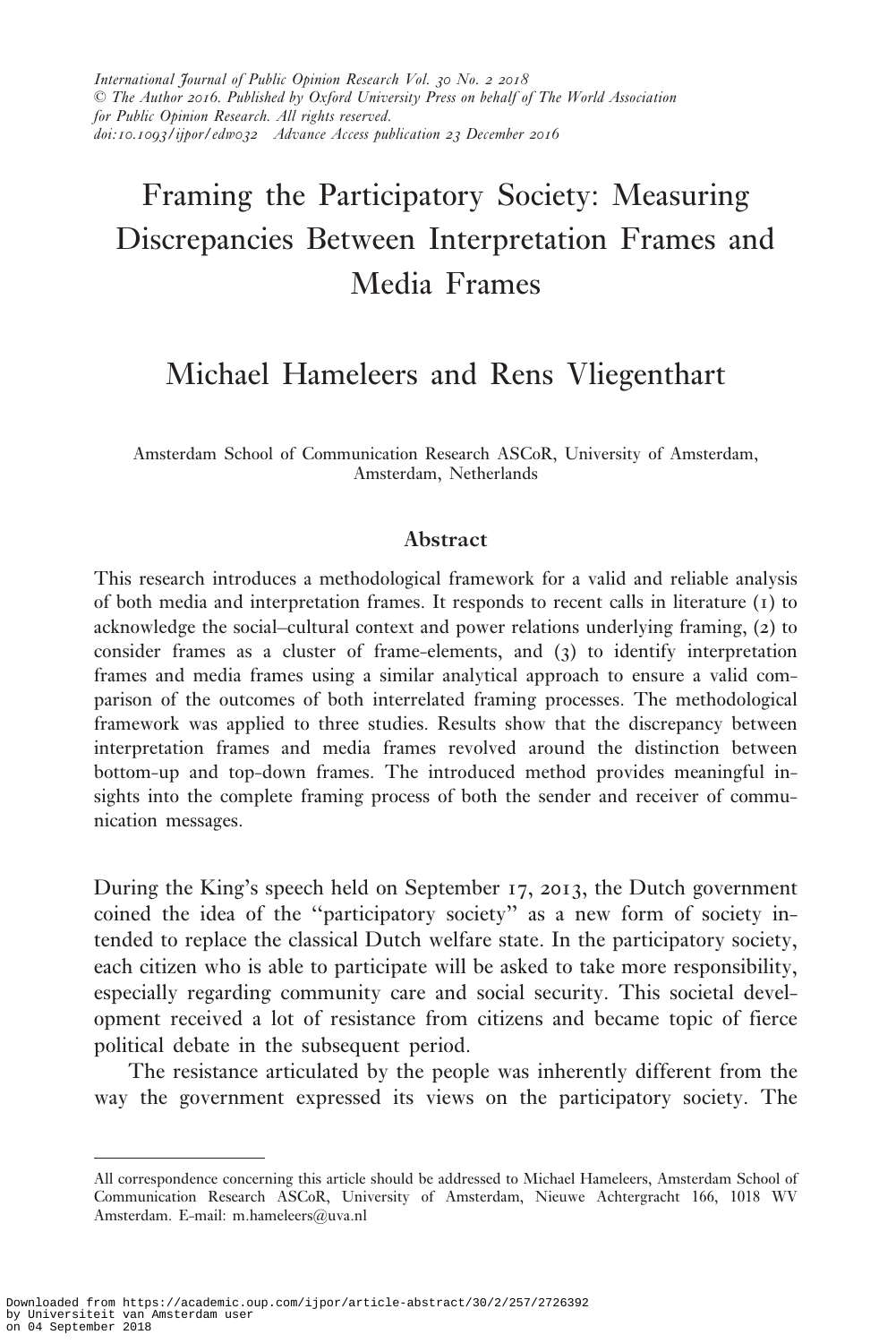government's frame emphasized a certain definition of the problem that empowered citizens as being in charge of their own fate. It also emphasized the causes for a shift from the classical welfare state to the participatory society. By stating that Dutch citizens should contribute more to their society as a whole, a certain moral evaluation was emphasized. Finally, by arguing that citizens need to increase their participation in different fields of society, a recommendation on how to ''treat'' the participatory society was introduced. In other words, all four elements constituting a frame were present in the King's speech [\(Entman,](#page-24-0) 1993).

Framing research in communication science has mainly focused on the sender-side of communication, predominantly by using a quantitative or qualitative content analysis to distil frames out of media content (e.g., [Semetko &](#page-25-0) [Valkenburg,](#page-25-0) 2000; [Tankard,](#page-25-0) 2001). The receiver-side of framing has mainly been analyzed as the effects of framed communication. [Carragee and Roefs](#page-24-0) ([2004](#page-24-0)) argue that this traditional approach neglects the origins of frames. In their opinion, framing research should be related to underlying sociocultural processes, as the distribution of power in society influences both the interpretation and construction of frames. In this reading, framing is defined as a process of social reality construction that involves both receivers and senders of news stories. As social reality is constructed within a specific meaningloaden context, the interpreting receiver of frames should be assigned a central role in the analysis of frames ([Gamson & Modigliani,](#page-24-0) 1989).

Previous studies are inconclusive on how frames should be operationalized in a valid and reliable way, both on the sender- and receiver-side (e.g., [Matthes & Kohring,](#page-24-0) 2008). Reviewing five prevalent approaches in framing research, Matthes and Kohring point to two major issues for reliability and validity. First, inductive interpretative framing approaches lack reliability. Predominantly, these approaches provide little transparency in how frames are extracted from the data. Furthermore, these approaches are frequently based on an identification of frames as single entities by coders. This implies that the identification of a set of frames in the text becomes an arbitrary practice, which harms the reliability and validity of the analysis (see also [Tankard,](#page-25-0) 2001).

Second, deductive, often systematic computer-assisted approaches, may lack validity. As frames are embedded in both media and public discourses, the extraction of frames cannot be reduced to a set of computer-coded variables. Furthermore, the deductive approach is limited, as it presupposes that all frames are known beforehand, which overlooks the identification of novel frames that are not anticipated by the researchers.

So far, comprehensive methodological tools for a valid and reliable analysis of the complete interactive framing process are still lacking (e.g., Carragee  $\&$ [Roefs,](#page-24-0) 2004; [Entman,](#page-24-0) 1993; [Scheufele,](#page-24-0) 1999). By responding to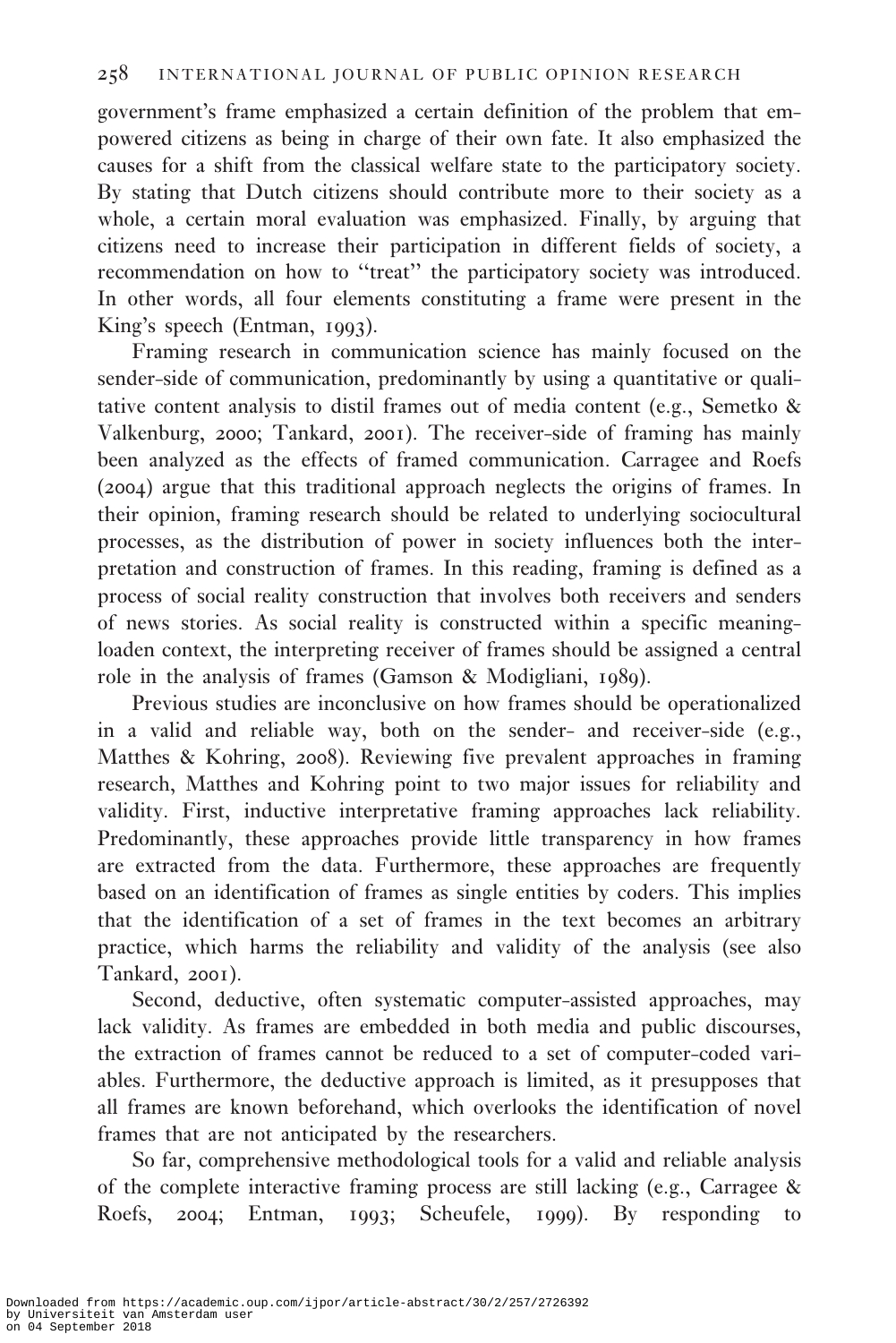conceptualizations and suggestions for future research by [Matthes & Kohring](#page-24-0) ([2008](#page-24-0)) and [Van Gorp \(](#page-25-0)2007), this article first of all proposes a standardized method for the analysis of sender-side media frames and receiver-side interpretation frames that strives toward validity and reliability. Second, this method is validated by analyzing how the Dutch participatory society is framed by Dutch news media and interpreted by Dutch citizens. The general aim of this study is therefore to explore the discrepancy between media frames and interpretation (audience) frames using a systematic method of framing analysis.

To precisely study the discrepancy and overlap between media frames and interpretation frames, three studies were conducted. In the first study, interpretation frames were analyzed qualitatively. In the second study, frames operating in the media discourse were identified quantitatively. Based on qualitative insights, the third study analyzed interpretation frames by means of a quantitative cluster analysis.

## The Sender-Side of Framing: Media Frames and Their Operationalization

The process of framing entails the reconstruction of social reality in meaningful patterns of interpretation resonating in cultural values shared by both sender and receiver [\(Gamson & Modigliani,](#page-24-0) 1989). These patterns of interpretation manifest themselves in a communication text as story lines and organizing ideas, which guide both the sender and receiver of communication in their process of making sense of (news) events [\(Huang,](#page-24-0) 2010). An important question for framing analysis is how frames can be identified validly in a text. [Entman's \(](#page-24-0)1993) conceptualization of frames as consisting of four distinct elements provides more insight into how frames manifest themselves in communication texts. First, frames promote a particular problem definition by highlighting what the issue is about, what the costs and benefits of the issue might be, and which actors are involved in the issue. Second, the causal interpretation emphasizes the causes and consequences of the issue and identifies who is responsible for these causes and effects. Third, the moral evaluation of the problem evaluates the causes and effects, and connects these to moral values and norms familiar in the cultural context. Finally, the treatment recommendation suggests potential solutions to the problem.

The operationalization of framing can be made specific by regarding the four elements and locations as a ''frame package'' embedded in a communication text [\(Gamson & Modigliani,](#page-24-0) 1989; [Van Gorp,](#page-25-0) 2007). By reconstructing this package in a text, the frame can be identified in a systematic and objective way. The frame package consists of three different parts that together represent the frame. First, the manifest framing devices refer to arguments, visual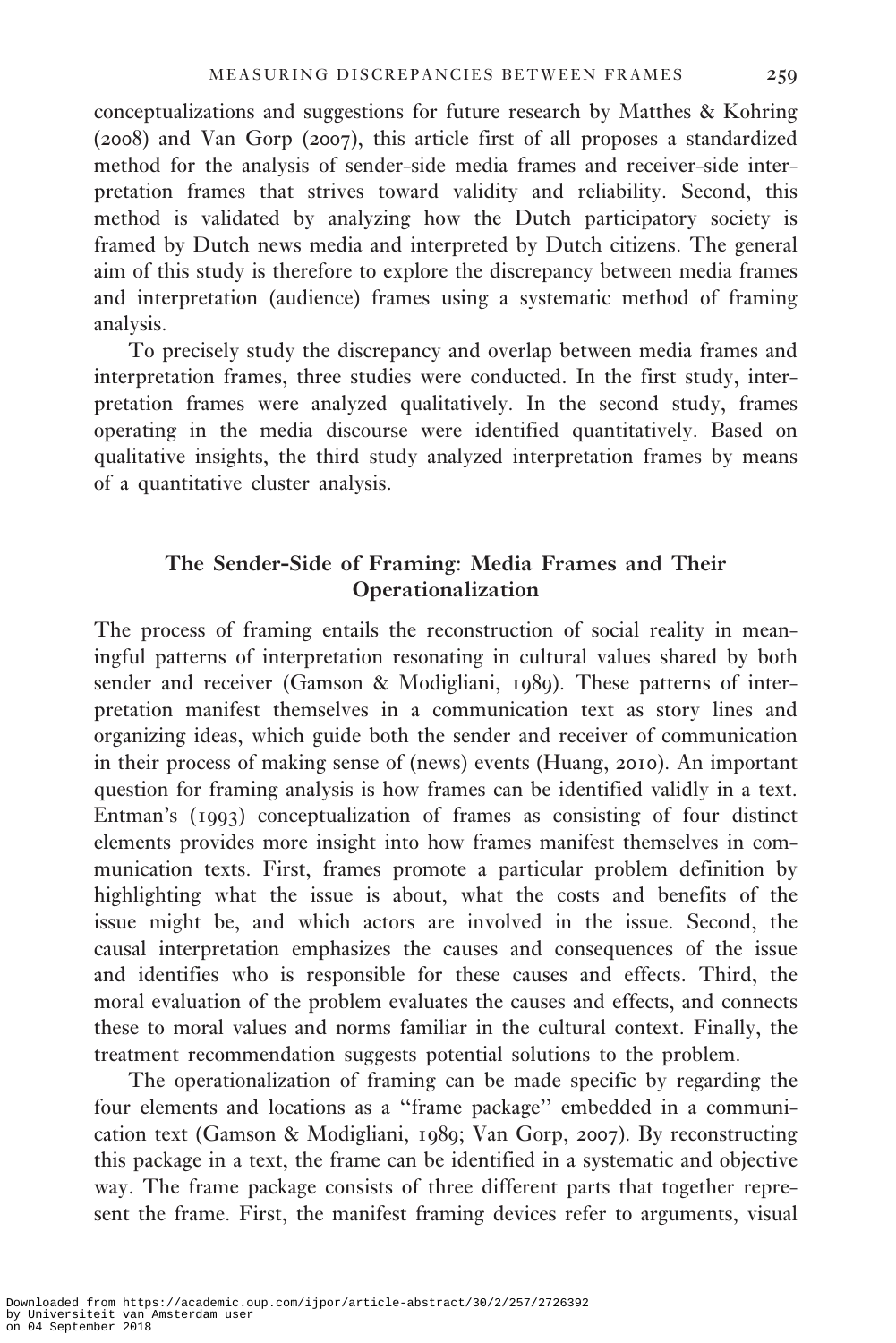images of the issue, examples of the issue, metaphors, and word choice. These framing devices can be coded in a text as manifest characteristics of the frame package [\(Van Gorp,](#page-25-0) 2007). The cement that holds the manifest framing devices together is the frame itself. It provides an overarching meaning structure to the manifest components of the frame.

Second, at a more latent level, frames consist of reasoning devices ([Gamson & Modigliani,](#page-24-0) 1989; [Van Gorp,](#page-25-0) 2007). These reasoning devices reflect the four elements of the frame as conceptualized by [Entman \(](#page-24-0)1993). The reasoning devices in a text can be identified as the aggregate of implicit and explicit references that promote a particular problem definition, causal interpretation, moral evaluation, and/or treatment recommendation.

Third, as frames are embedded in cultural contexts, they reflect broader cultural themes shared by the receiver and sender of frames ([Van Gorp,](#page-25-0) 2007). This thematic component is more difficult to code in an objective way, as it requires the coder to be familiar with the underlying cultural values, norms, and stereotypes. Moreover, attaching cultural themes to a frame package is an arbitrary practice that largely depends on researchers' interpretation. Here, it is important to note that talking about the media as sender thus not inherently implies that the agency of the individual journalist is unbounded. On the contrary, media framing is constructed within the cultural context in which it is embedded, with multiple institutional and noninstitutional actors trying to influence the content of coverage, especially when it comes to politically contested issues. Moreover, news values and journalistic practices constrain the individual journalist (see [Vliegenthart & Van Zoonen,](#page-25-0) 2011).

Reflecting on the above-presented operationalization of framing put forward in previous studies, the main focus of this research is to (1) systematically identify reasoning devices as frame-elements; to (2) reconstruct these elements into frame packages, both as media frames and interpretation frames; and to (3) attach meaningful themes as labels to these frame packages. The qualitative study, in particular, aims to provide an in-depth understanding of the cultural values underlying the frames. The measurement tool that is designed to identify frames in a systematic way is outlined in detail in the method section.

# The Receiver-Side of Framing: Interpretation Frames in the Public **Discourse**

Social constructivism postulates that the media interpret and emphasize issues in a different way compared with the active meaning-constructing receivers of these media messages [\(Holstein & Gubrium,](#page-24-0) 1995; [Neuman, Just & Crigler,](#page-24-0) [1992](#page-24-0); [Wicks,](#page-25-0) 2001).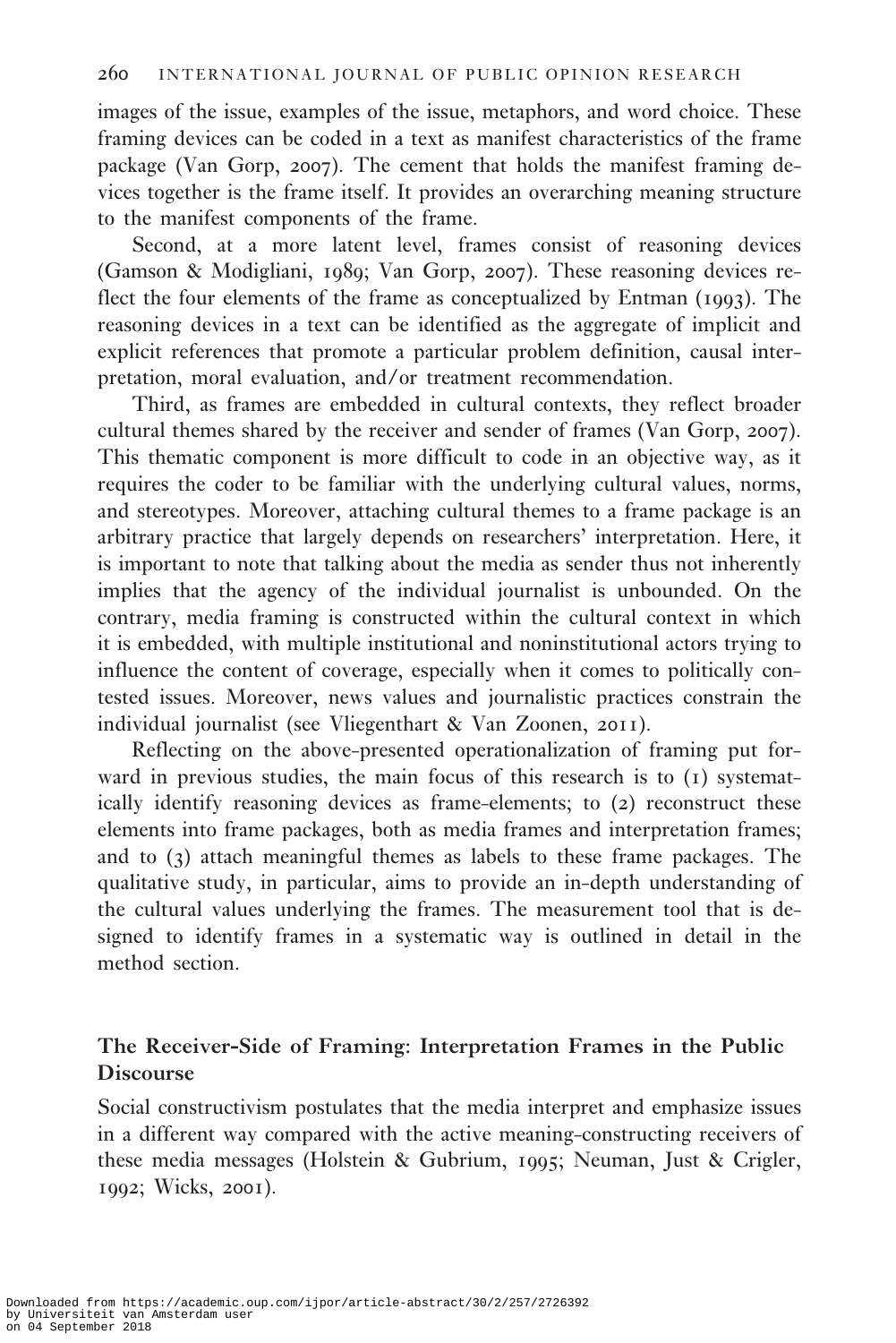Previous research differs in the locus of power ascribed to senders (media) versus receivers. Some authors argue that receivers choose from a variety of persistent frames that are made available to them by the media (e.g., [Reese,](#page-24-0) [2001](#page-24-0)). In this reading, the media are powerful in the sense that they control the social reality construction process of receivers by forcing them to choose from a limited number of alternative interpretations. A relevant question is whether framing is indeed as powerful as suggested in the ''powerful media effects paradigm'' [\(McQuail,](#page-24-0) 2010). Some authors challenge this paradigm by ascribing more agency to receivers, who construct their own interpretation of issues in interaction with media makers and other social actors, rather than being controlled by powerful media forces (e.g., [Scheufele,](#page-24-0) 1999). This study ties in with this reading by emphasizing that both media senders and receivers are part of the interpretation process underlying framing, as both construct their vision on reality out of the same stock of social and cultural resources.

The paradox in previous literature on the receiver-side of framing is that on one hand, framing is approached from a social-constructivist perspective as the result of cultural actors' interpretations, while at the other hand, frames are viewed as external to the individual and should therefore be analyzed independently from the actors as part of cultural resources. This study takes on an intermediate perspective on this issue by acknowledging the power of the sender of frames to propose a preferred reading of the participatory society while at the same time assigning a central role to the agency of the audience. In this reading, receivers process information in a motivated way instead of simply accepting or rejecting media frames on the participatory society [\(Gamson & Modigliani,](#page-24-0) 1989). People are thus not only active in resisting frames that are counter to their attitudes and accepting frames that are consistent with their attitudes, they construct their own individual interpretation of issues as well. Therefore, traditional approaches to audience-side framing that measure people's interpretation simply as the effects of framed communication are insufficient in capturing the complete meaning construction process of the audience.

# Bridging the Gap: Framing as Interactive Practice Between Sender and Receiver

[Entman \(](#page-24-0)1993) argued that the dominant frame embedded in communication texts on a certain issue should be congruent with the most common interpretation frames among receivers. However, [Neuman et al. \(](#page-24-0)1992) found that media frames and audience frames are not by definition congruent, and alternative frames not present in media coverage may resonate in the public discourse, also because citizens have a plethora of alternative information sources at their disposal ([Gamson and Modigliani,](#page-24-0) 1989). In other words, not all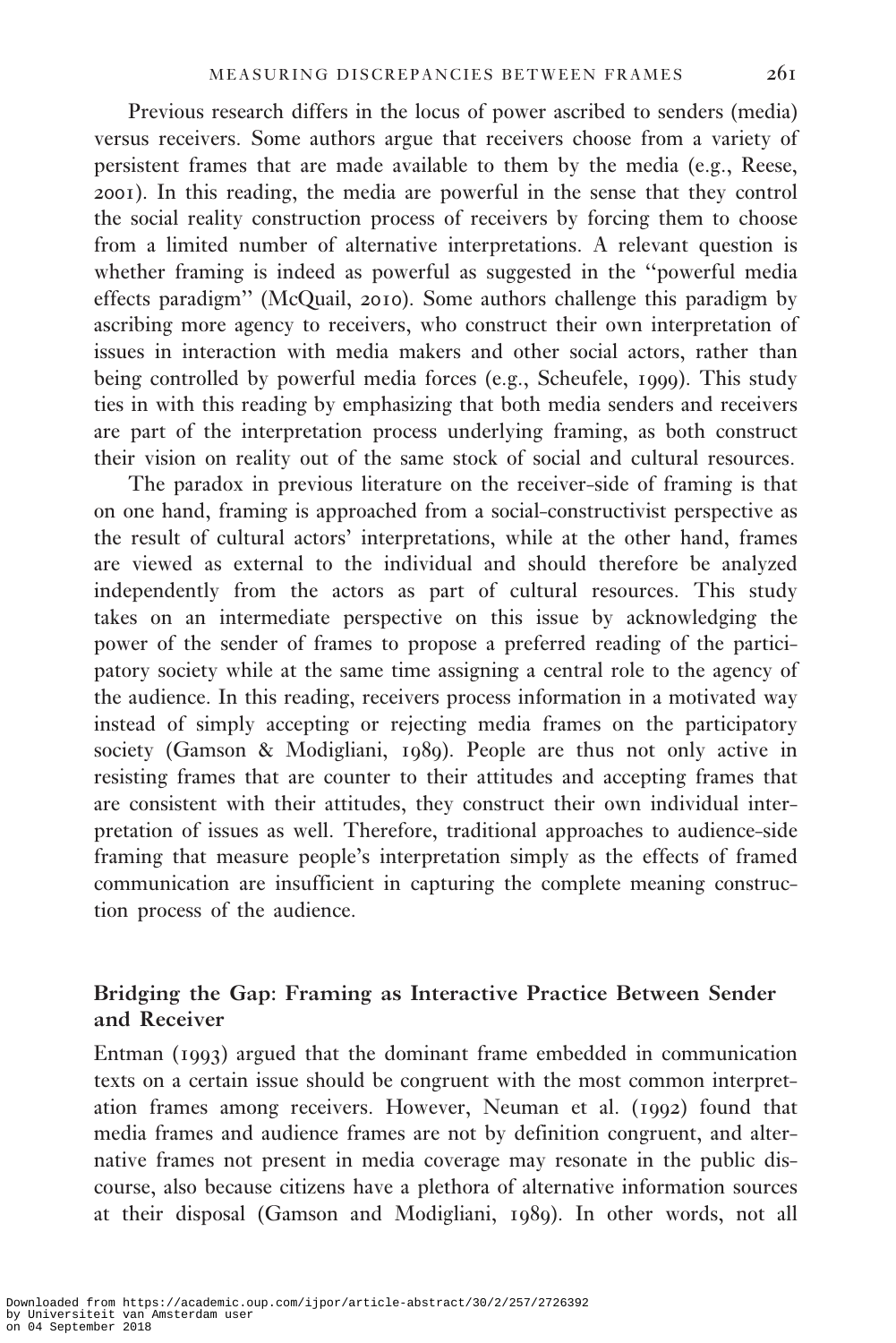interpretation frames are ''out there'' to be analyzed directly from media content.

Although the audience-side of framing has been analyzed in framing effect studies, the discrepancies and linkages between media frames and interpretation frames analyzed separately on both sides of the communication process have not received extensive attention [\(Scheufele,](#page-24-0) 1999). Building on [Scheufele's \(](#page-24-0)1999) conceptualization of framing as a cyclical process between senders and receivers, the perspective on framing taken in this study acknowledges two divergent but interrelated processes of framing. First, news media frame issues in a certain way, selecting aspects of social reality, and reconstructing these aspects in a salient way ([Entman,](#page-24-0) 1993; [Goffman,](#page-24-0) 1974; [Van](#page-25-0) [Gorp,](#page-25-0) 2007). Second, citizens decode the framed communication text in a way that is meaningful within their own frame of reference. If the media frame is congruent with their own viewpoint, citizens are expected to accept the frame as embedded in the communication text ([Entman,](#page-24-0) 1993). However, if citizens are involved with the issue and the media frame is dissonant with their viewpoint on the issue at stake, the media frame will be rejected or adjusted.

In contrast to the way the power of frames is referred to in traditional literature on framing as media effects, the two extremes of acceptance and rejection should not be regarded as the single two possible receivers' interpretations. As [Hall \(](#page-24-0)1973) postulated, a middle position is also feasible—in which the decoding stance is mixed regarding acceptance and rejection of the connoted meanings. This position partly accepts the legitimacy of the dominant media discourse, but adapts it according to the situational context.

The threefold (accept/mixed/reject) conceptualization of decoding positions hypothesized by [Hall \(](#page-24-0)1973) is in line with the empirical findings of [Neuman et al. \(](#page-24-0)1992), [Gamson & Modigliani \(](#page-24-0)1989), and [Huang \(](#page-24-0)2010). Acceptance and rejection represent the two ends on a continuum of possible responses toward each of the four elements that constitute a frame. Against this backdrop, this study introduces and validates a methodological tool for measuring media frames and interpretation frames in a similar but independent way, making similarities and differences clear. The substantial research question we pose reads as follows:

RQ: To what extent and how does the framing of the participatory society differ between interpretation frames of citizens and media frames of Dutch news media?

All empirical studies in this article are concerned with answering (parts of) this research question. Study 1 aims to provide insights into the framing process from the perspective of the receiver by means of a qualitative framing analysis of interviews and focus groups. By means of a quantitative content analysis, Study 2 aims to provide insights into the media frames used to frame the participatory society in Dutch newspapers. Study  $\alpha$  is devoted to validate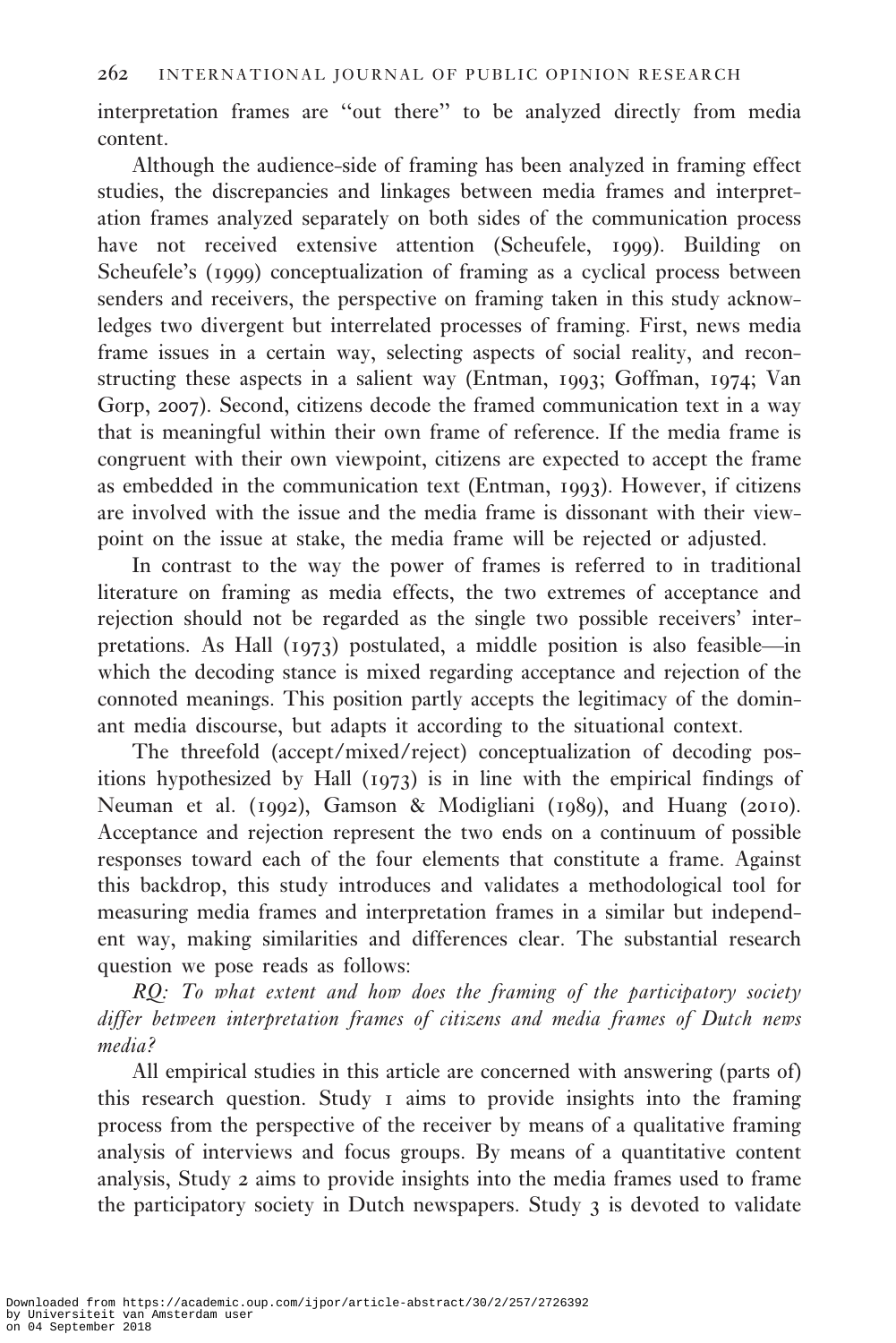the inductively gathered interpretation frames of Study 1 by means of a quantitative cluster analysis of interpretation frames.

The framing analysis in all three studies is based on a similar measurement instrument developed for this study. The characteristics of this framing measurement instrument are outlined in greater detail in the following section.

## Methodological Framework

Responding to [Matthes and Kohring's \(](#page-24-0)2008) suggestion for future research to measure media frames and audience frames with a similar method that clusters manifest variables together as frames, we used the in-depth analysis of qualitative material in Study 1 to develop a framing measurement tool that was applied to quantitative cluster analyses of both media frames and audience frames. The five steps that were used to qualitatively develop the measurement tool are discussed below.

The first step of analysis resembles open coding in the grounded theory approach ([Bryman,](#page-23-0) 2012; [Flick,](#page-24-0) 2009). Regarding the four frame-elements or reasoning devices problem definition, causal interpretation, moral evaluation, and/or treatment recommendations as sensitizing concepts, fragments in the transcripts that reflected these concepts were highlighted. Open codes were used to code the reasoning devices that were captured in a certain fragment.

During the second step of analysis, the open codes were structured around the four frame-elements. This step resembles axial coding in the grounded theory approach, for which the ''axes'' were represented by the four frameelements. By completing the codebook for each respondent individually, the step from open coding to axial coding resulted in the development of structured themes and categories derived from relatively unique open codes. The codebook was revised until theoretical saturation was achieved ([Glaser &](#page-24-0) [Strauss,](#page-24-0) 1967). More specifically, after new rounds of analysis of interview transcripts no longer resulted in the emergence of new questions (codes), the codebook included all aspects of which the reasoning devices (frame-elements) are constructed.

During the third step of analysis, the final version of the codebook was translated into a framing matrix (see [Van Gorp,](#page-25-0) 2007). Categories were related to one another during this step [\(Bryman,](#page-23-0) 2012). Specifically, the four reasoning devices or frame-elements were connected to form frame packages in a framing matrix. The columns of the matrix represented the four reasoning devices, in which the different questions for each reasoning device were synthesized to one underlying theme, the frame-element. The rows of the matrix represented individual participants.

During the fourth step of analysis, the individual frame packages were compared for similarities and differences to extract frames from the individual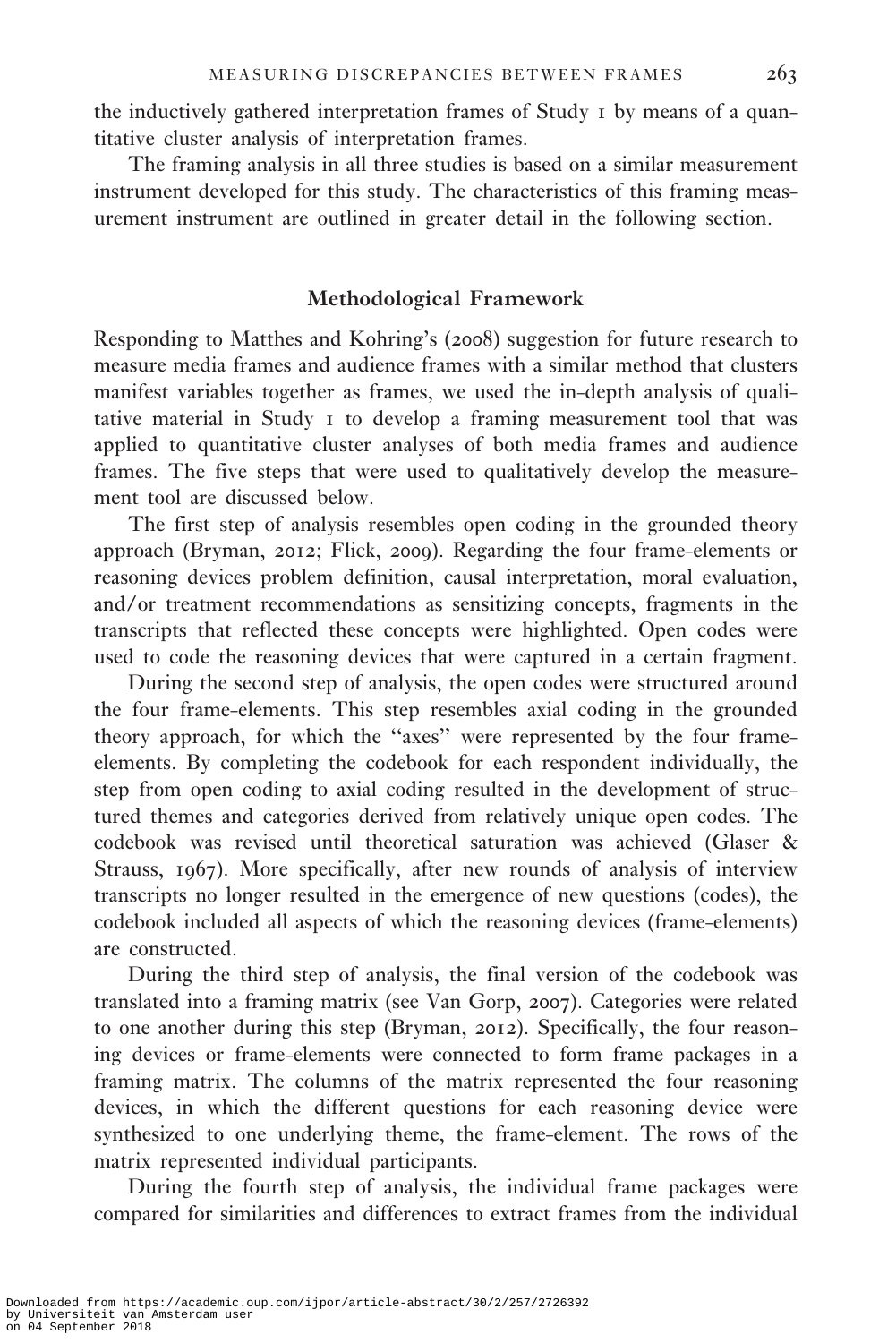packages. This step inherently contains a subjective element, as the researchers have to attach the frame packages to social–cultural values and meanings. However, by staying close to the original frame packages in the clustering process, the researchers' bias was minimized. To enhance the richness of frames and to maintain the embeddedness of frames in their social–cultural context, frames were illustrated with in-verbatim quotes of participants during the fifth step of analysis.

The above-mentioned procedures for the framing analysis formed the core of the framing measurement tool designed in this study. In the next step, the results from the qualitative analysis were used to develop statements reflecting opposing positions on the different frame-elements. These statements were measured on 7-point scales (see Appendix C1 [in the supplemental materia](http://ijpor.oxfordjournals.org/lookup/suppl/doi:10.1093/ijpor/edw032/-/DC1)l for statements). These items reflected the qualitatively identified variety of different positions on all frame-elements and provided the input for the cluster analysis of media frames and interpretation frames (Study 2 and Study 3). Our approach ensured that we did not ''feed'' the quantitative analyses with a limited selection of predeveloped frames. Instead, we reduced participant's interpretations to opposing positions on statements measuring the four frame-elements. Participants' qualitatively identified interpretations of the participatory society, for example, revolved around different top-down and bottom-up views on how to deal with the government's request to increase participation, which were reduced to three statements measuring the treatment recommendation in the quantitative phase of the research.

## Study 1: Qualitative Inductive Analysis of Interpretation Frames

#### Method

Sample. First, as a prestudy, we conducted a qualitative content analysis on transcripts of individual interviews and focus group discussions, originally not collected for the purpose of this study ( $N = 40$ ). This sample was used to inductively identify frame-elements, which informed the measurement of frames in subsequent studies. This pilot study aimed to map the development of the debate on the participatory society in public opinion by analyzing interviews conducted at various stages of the debate. The pilot study further aimed for maximum variation by also including transcripts from interviews on a broader topic: citizens' general views on and satisfaction with society. The open-ended analyses of this rich material resulted in a variety of interpretations on all four frame-elements. The data collection was ended when the analysis of new material did not result in novel themes. This exploratory content analysis was used to develop an interview guide for primary data collection.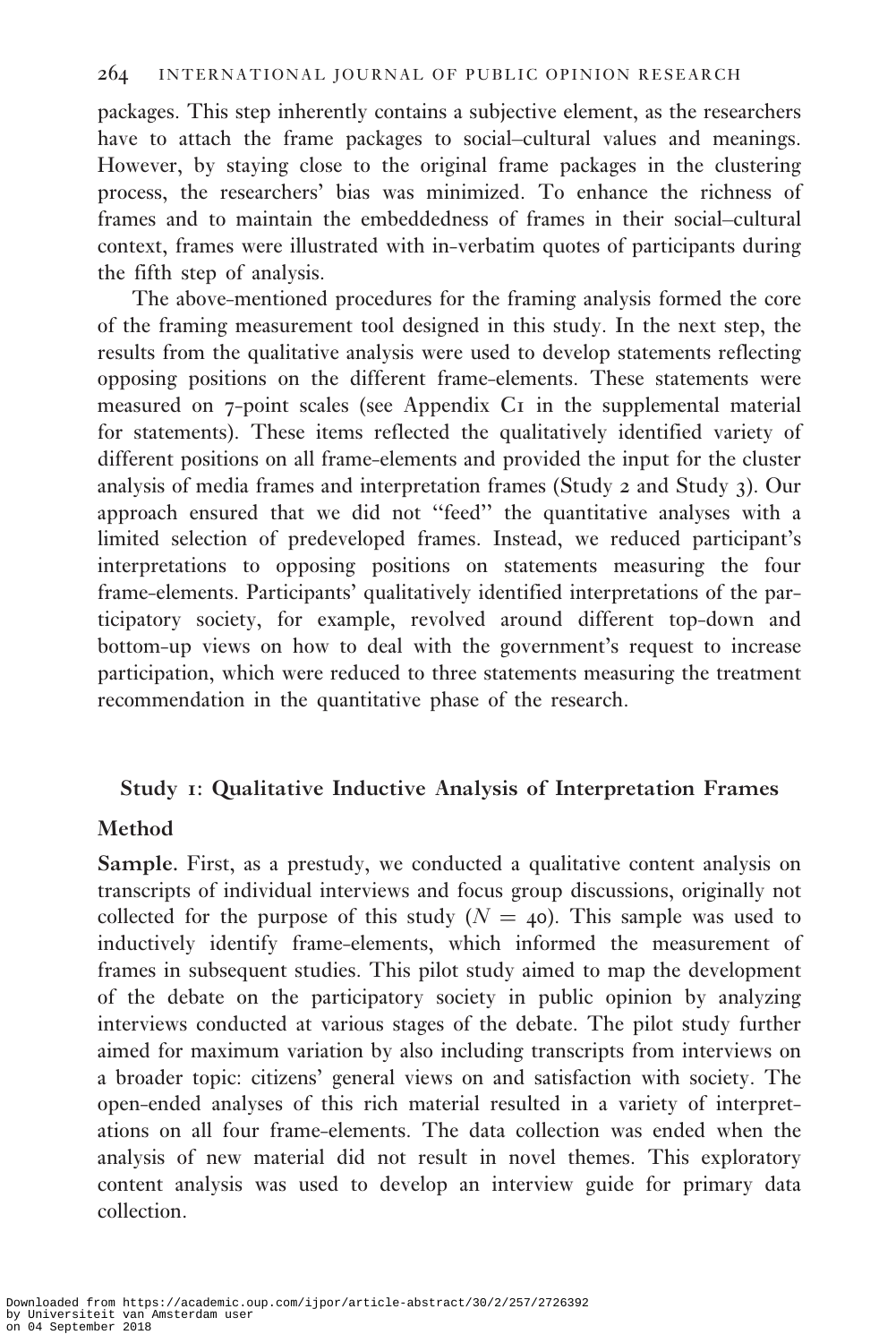For the data collection of this inductive analysis, participants were sampled based on purposive sampling [\(Bryman,](#page-23-0) 2012). The inclusion criteria aimed to reflect maximum variety regarding age, gender, region, and educational level. The composition of the focus groups was homogenous with respect to educational level to avoid the influence of unequal levels of knowledge and power relations on the experiences shared within groups ([McLafferty,](#page-24-0) [2004](#page-24-0)). In total, 12 participants participated in individual interviews. The mean age of participants was 47 years old, ranging from 23 to 68 years old. Half of participants were female. The two focus groups consisted of seven participants each. The mean age of participants in the focus groups was 47 years old, ranging from 24 to 66 years old. In total, 8 of 14 participants in the focus groups were female.

Data collection. The semi-structured interview guide is included in the [supplemental material \(Appendix A](http://ijpor.oxfordjournals.org/lookup/suppl/doi:10.1093/ijpor/edw032/-/DC1)1). The interviews and focus group discussions were held in May 2014. All conversations were audio–video taped and transcribed in verbatim. The average duration of the individual interviews was 40 min. The focus group discussions lasted 90 min.

Data analysis. The five-step framing analysis measurement tool outlined in the methodological framework was used for the qualitative analysis of interpretation frames. The framing matrices including the four frame-elements are available on demand.

Intercoder agreement was assessed for a randomly selected sample of six interview transcripts and one focus group discussion (50%). Two coders independently coded this subsample using the framing matrix. Differences were discussed until agreement on all four frame-elements was reached. The initial differences between independent analyses were marginal, and did not have implications for the outcomes of the framing-analysis as reported in the results section.

#### Results Study 1

Based on the input of the framing-matrix, five interpretation frames were identified in the in-depth interviews and focus groups. In Appendix A2 of the [supplemental material,](http://ijpor.oxfordjournals.org/lookup/suppl/doi:10.1093/ijpor/edw032/-/DC1) a detailed description of all frames with in-verbatim quotes is included.

The dominant interpretation frame can be labelled as *Participation is bad* when forced upon us from above. In their problem definition, participants emphasized that participating in society is a positive principle, as it may enhance solidarity. In their causal interpretation, participants related the participatory society entirely to economic savings. Morally reasoned, participants emphasized their limited willingness and ability to participate more. Furthermore, participants believed that the participatory society has negative consequences for Dutch society. As treatment recommendation, participants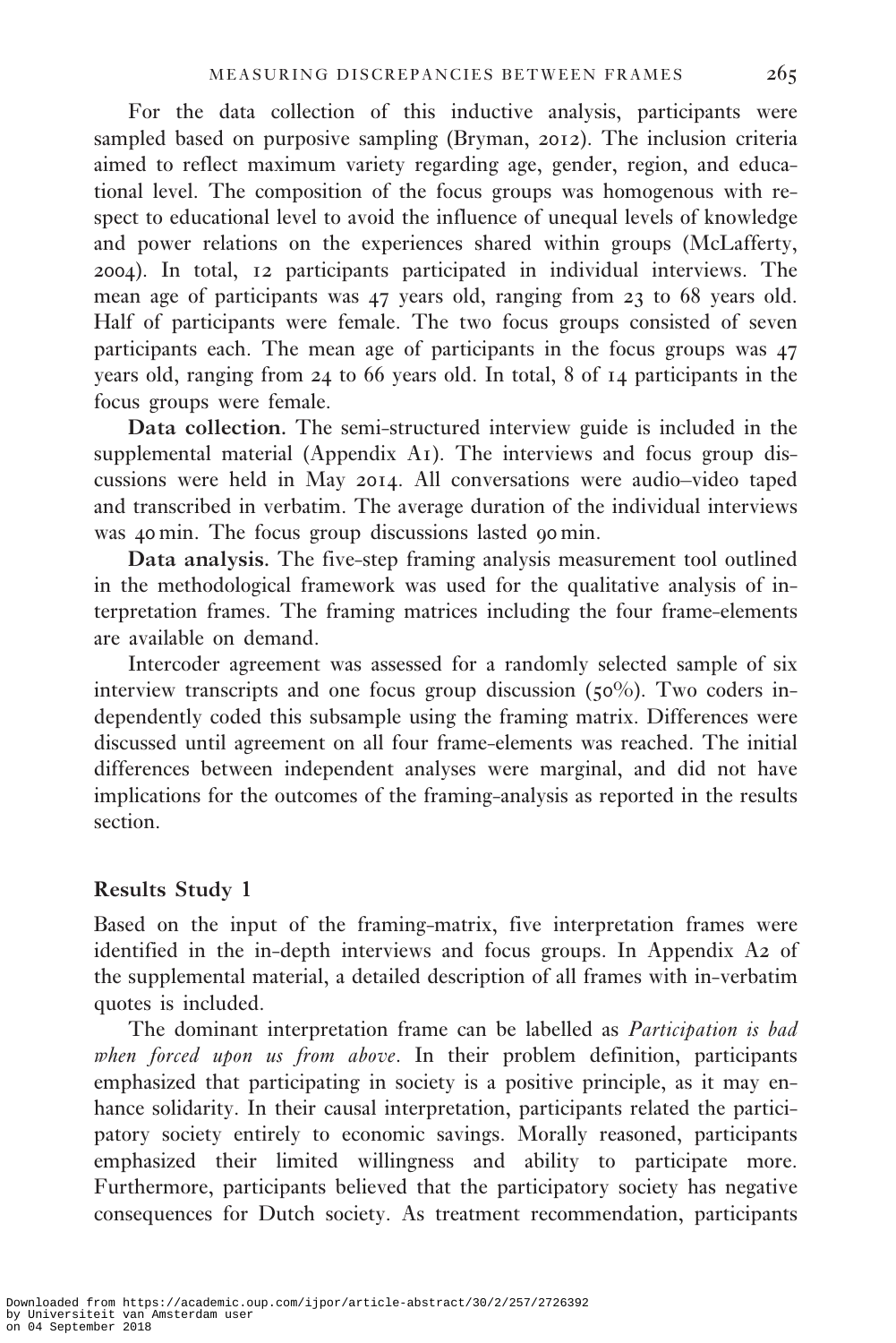suggested that the government should not force citizens to participate. By allowing them more freedom of choice, citizens will decide for themselves what they are willing and able to do besides their responsibilities in busy everyday life.

The second frame that counters the dominant top-down interpretation frame touches on an exclusionist view of society. This frame can be labelled as "we" are more willing than "they" are. This frame emphasizes that, besides top-down initiated austerity measures, the decreasing solidarity in Dutch society has caused the shift toward the participatory society from bottom-up. A need for Dutch citizens to look out for each other is emphasized in the moral evaluation. This desire for citizens' initiatives will however not be satisfied, as most ''other'' citizens are unwilling to do more for society. Distrust in ''other'' individualistic citizens is emphasized in the moral evaluation, which counters the empathy for ''victims'' foregrounded in the dominant frame. According to participants' treatment recommendation, the social dilemma resulting from the participatory society can be solved by governmentally offered incentives to participate.

The third interpretation frame highlights a more positive problem definition: participants emphasized they are both willing and able to improve the quality of their living environment from bottom-up. This frame can be labelled as *participation is a virtue*, not a burden. The moral evaluation of this frame suggests that a shift in mentality is needed; citizens will need to have more mutual respect and need to look out for each other more to make the participatory society work. Similar to the previously described frames, inequality in willingness and ability to participate were emphasized. In the treatment recommendation, however, willingness and ability were interpreted as two different things. A lack of ability needs to be overcome by limiting the responsibilities for citizens (top-down), whereas limited willingness needs to be overcome by a shift in mentality of Dutch citizenry (bottom-up).

The fourth interpretation frame was only found in the focus group discussions. It emphasizes how the participatory society is a disguised austerity measure initiated by the government. This frame can be labelled as participation is nothing but disguised savings. Morally reasoned, doing more for each other in society is a positive thing. However, this should be motivated by a bottom-up emerging desire for solidarity, and should not result from austerity measures. The fifth frame, also found exclusively in the focus group discussions, introduces a completely bottom-up interpretation of the participatory society. This frame can be labelled as *participation enhances solidarity*. In the causal interpretation, the participatory society is seen as the result of decreasing solidarity, which incited citizens to act from a less individualistic perspective. To the extent that this frame represents the only ''pure'' bottom-up interpretation, it can be thought of as a counter frame of all previously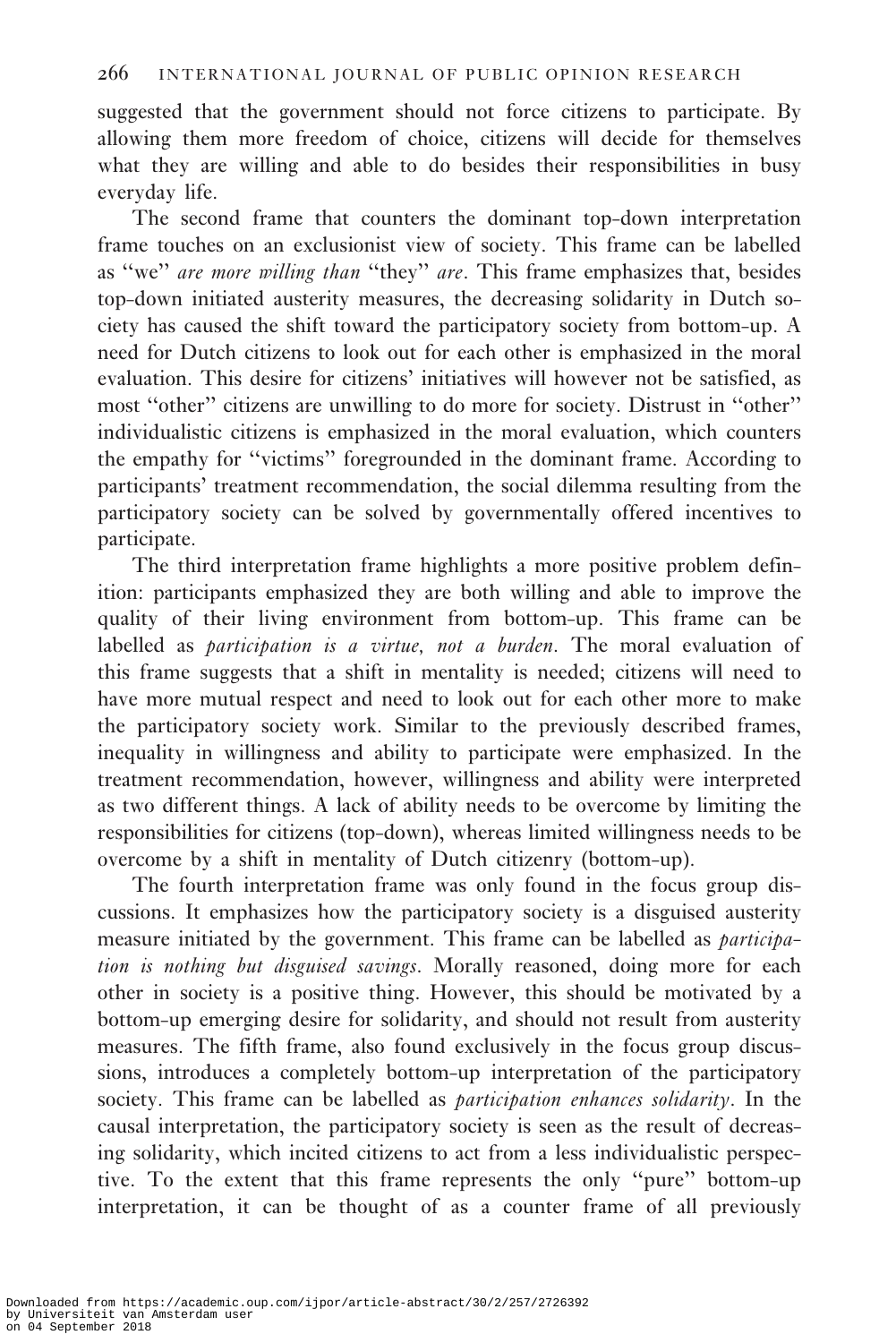mentioned frames that foregrounded the top-down initiated economical savings as main driving force behind the participatory society.

#### Conclusion and Discussion Study 1

This study revealed in what ways the participatory society was interpreted from either ''bottom-up'' or ''top-down'' audience frames. The top-down interpretations articulated least trust in the participatory society, as it was forced on citizens by the government. Bottom-up frames, in contrast, emphasized how citizens felt they were willing to do more for society. Still, participation should be something initiated by citizens themselves, and the government should only play a facilitating role.

To the extent that new rounds of data collection in the interviews and focus group did not reveal new themes in the interpretation frames, theoretical saturation of interpretation frames was achieved ([Glaser & Strauss,](#page-24-0) [1967](#page-24-0)). As the variety in viewpoints on the participatory society has been mapped out exhaustively, we can move on to the quantitative phase of the framing analysis.

As a limitation of this first qualitative study, it should be noted that generalizations beyond the participants might potentially be problematic. However, by including qualitative data collected in various periods of the debate, and by triangulating the issue-specific findings with those of a more general topic in the pilot study, we aimed for maximum variation in interpretations regarding the four frame-elements resonating in public opinion. In the process of selective coding, these interpretations were translated into more generic themes. These were formulated as manifest variables indicating latent frame-elements in the content analysis of Study 2.

#### Study 2: Quantitative Analysis of Media Frames

#### Method

Data collection. A quantitative content analysis was conducted to identify media frames. For the collection of data, a coding protocol and a coding sheet were developed (see Appendix B<sub>1</sub> [in the supplemental material](http://ijpor.oxfordjournals.org/lookup/suppl/doi:10.1093/ijpor/edw032/-/DC1) for codebook). The variables in the codebook were based on a quantification of the qualitative study's in-depth insights on the different frame-elements. Regarding the problem definition, for example, the qualitative study revealed that participants distinguished between the impact of the participatory society for themselves personally and for society in general. Moreover, in expressing their (dis)approval of this societal development, participants distinguished between participation initiated by citizens and participation requested by the government. To ensure these stances were reflected in the codebook, we included these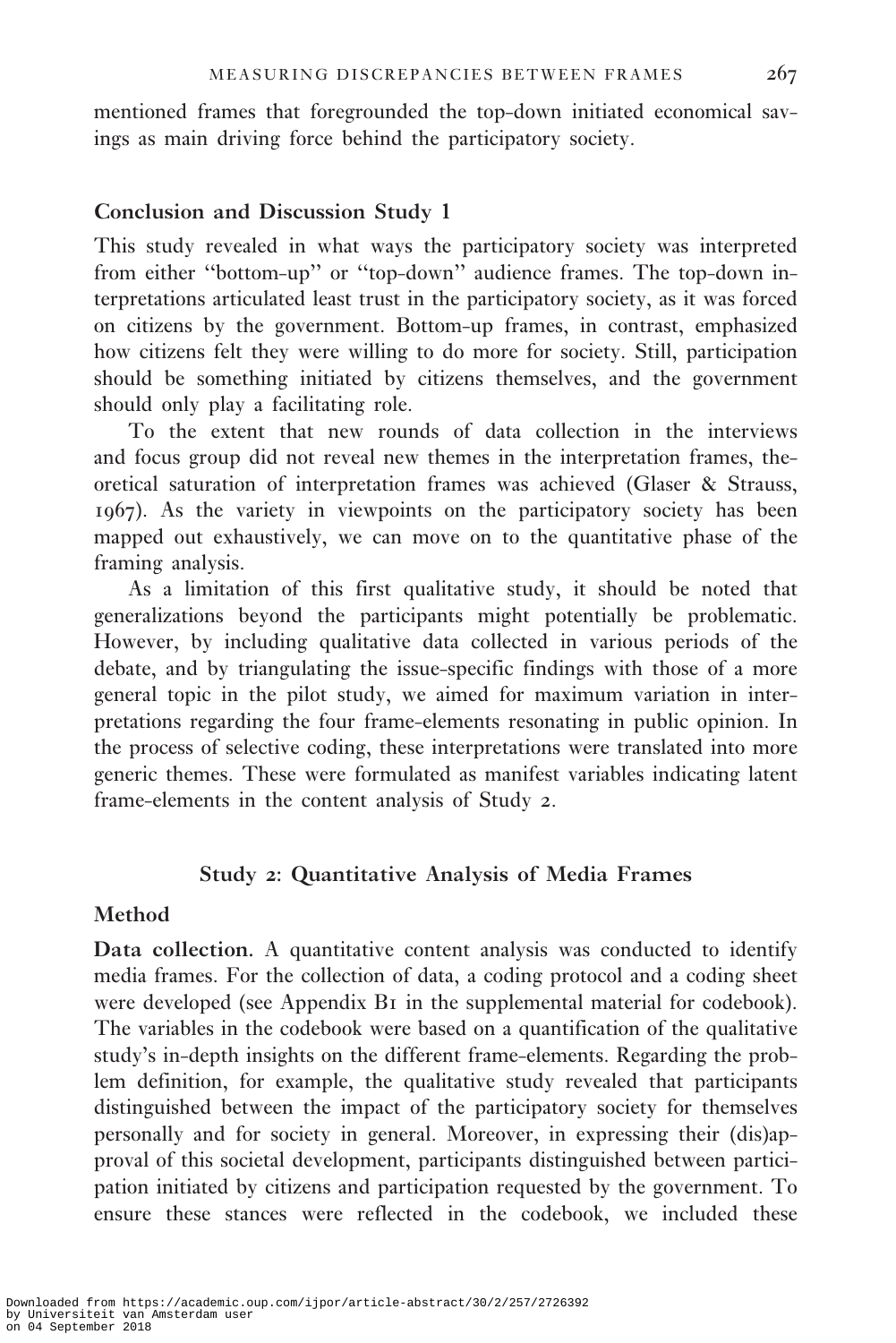distinctions in the variables measuring frame-elements. An example of such a variable included in the codebook is The participatory society as introduced by the government is a negative societal development versus The participatory society as introduced by the government is a positive societal development. On a 7-point semantic differential scale, we scored the position of each article regarding those oppositional statements. The codebook was pretested on a small sample  $(N = 15)$  of articles from regional newspapers. Based on the results of the pretest, the codebook was adjusted until the coding of new data no longer resulted in changes to the codebook. In that sense, saturation of the categories in the codebook was achieved.

Sample. All articles covering the Dutch participatory society published in all Dutch national newspapers between September 17, 2013 and February 28, 2014 were included in the sample. The starting point is chosen, as the word "participatory society" was picked up in the media discourse right after the King's speech on the September 17. From this point on, the discussion developed in both the media and public discourse. The sample was a census, considering every unit in the population was selected in the specified time frame [\(Bryman,](#page-23-0) 2012; [Riffe, Lacy & Fico,](#page-24-0) 2005). The unit of analysis was the newspaper article. The final sample consisted of 152 Articles. Articles were selected using the following inclusion criteria in LexisNexis: the article had to be published in a Dutch national newspaper between September 17, 2013 and February 28, 2014, and the article had to contain at least one of the key words ''participatiesamenleving'', ''participatiemaatschappij,'' or ''doe-democratie'' (three different Dutch words describing the concept participatory society). After a thorough reread of all sampled articles, 29 articles were excluded from the sample for the reason their content did not reflect a discussion on the participatory society.

Data analysis. First, intercoder reliability was assessed for a sample of 20 randomly selected articles coded by two independent coders. Krippendorff's alpha was computed as index for intercoder reliability. As this content analysis concerns an exploratory study, a value of 0.60 was considered as an acceptable threshold value for the variables included in the framing analysis (e.g., [Lombard, Snyder-Duch & Bracken,](#page-24-0) 2002). As none of the variables in the codebook had a reliability lower than 0.60, all variables were retained for the analysis. The value of Krippendorff's alpha for all variables is included in the [supplemental material \(Appendix B](http://ijpor.oxfordjournals.org/lookup/suppl/doi:10.1093/ijpor/edw032/-/DC1)1).

A principal component analysis was conducted on all 16 statements of the codebook. The factor analysis (rotation varimax) yielded a solution of four components with an eigenvalue greater than one that together explained 65.0% of the variance (the rotated component matrix is included in [Table](#page-14-0) [B](#page-14-0)1 in the supplemental material). As a robustness check, we also estimated the dimensional structure with an alternative measurement model for ordinal data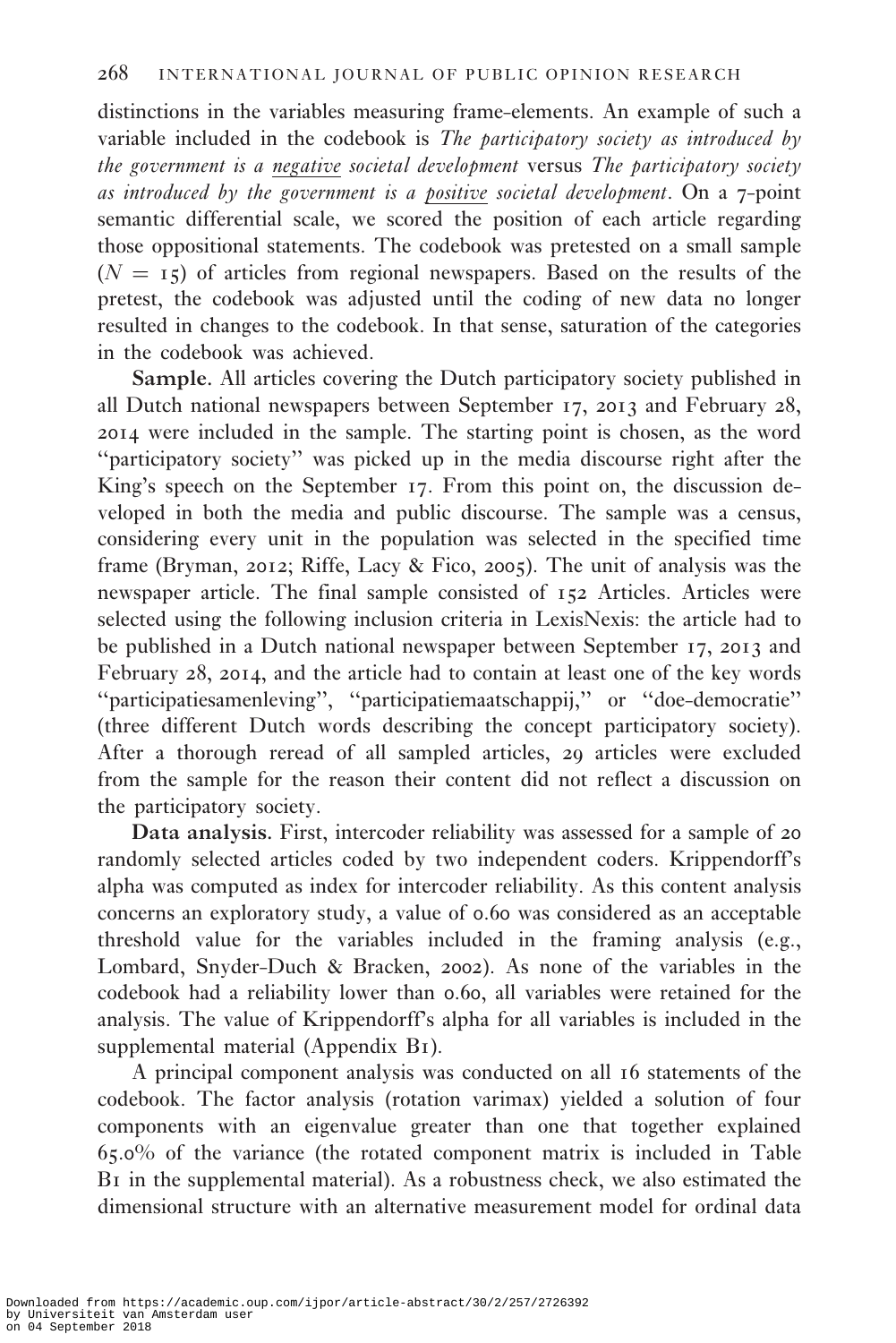that takes the hierarchy of item difficulty into account: Rasch scaling. The scalability indices of both measurement models provide similar results.

The four-factor solution resulted in scales that were interpretable in terms of meaningful frame-elements. The frame-elements are labelled as following: (1) assessment of citizens' initiatives in terms of their capacity and willingness to participate (Cronbach's alpha  $= 0.84$ ); (2) assessment of causes and consequences of governmental influence on the participatory society (Cronbach's alpha  $= 0.76$ ; (3) moral evaluation in terms of solidarity and equality of consequences the participatory society has for Dutch citizens (Cronbach's alpha  $= 0.69$ ; and (4) treatment recommendation: should the government or citizens participate more in society? (Cronbach's alpha =  $0.81$ ).

After reducing the 16 items in the codebook to the four above-described frame-elements, the next step was to analyze how articles clustered on these frame-elements. To do so, a hierarchical cluster analysis using Ward's method with Euclidian distances was conducted on the four computed scales ([Burns &](#page-23-0) [Burns,](#page-23-0) 2009). Based on the qualitative study, we expected to find a solution in the region of five clusters, interpretable as meaningful frames that differ substantially on the distinguished frame-elements. We first allowed the clustering procedure to estimate a solution between 2 and 12 clusters. The dendrogram and agglomeration schedule supported a four-cluster solution as the most optimal one: merging clusters to a lower number resulted in solutions with too distant clusters, while distinguishing between a higher number of clusters resulted in clusters that were too similar. For this reason, we rerun the cluster analysis with a fixed number of four clusters. This solution was saved as a new variable, of which the four categories were reinterpreted as media frames.

#### Results Study 2: Media Frames on the Participatory Society

To interpret the four clusters as meaningful media frames, a framing matrix consisting of the four scales was constructed for each frame separately (see [Table](#page-14-0) 1 for framing matrix). Based on analyses of variance (one-way ANOVA's), significant differences between frames on their scores on the four frame-elements were interpreted. All frames differed significantly on their assessment of the four frame-elements included in the matrix (see ANOVA [Table B](#page-14-0)2 of the [supplemental material](http://ijpor.oxfordjournals.org/lookup/suppl/doi:10.1093/ijpor/edw032/-/DC1)).

The first media frame was found in 39.5% of all articles ( $N = 60$ ). This frame is best described as: ''Citizens are better able to initiate participation from bottom-up than the government, who is forcing participation from topdown.'' This frame emphasizes some trust in citizens to participate successfully in the participatory society from bottom-up. The causes and consequences of governmental influence are interpreted with less trust. Morally reasoned, this frame emphasizes that the consequences of the participatory society are unequally distributed in society because this development excludes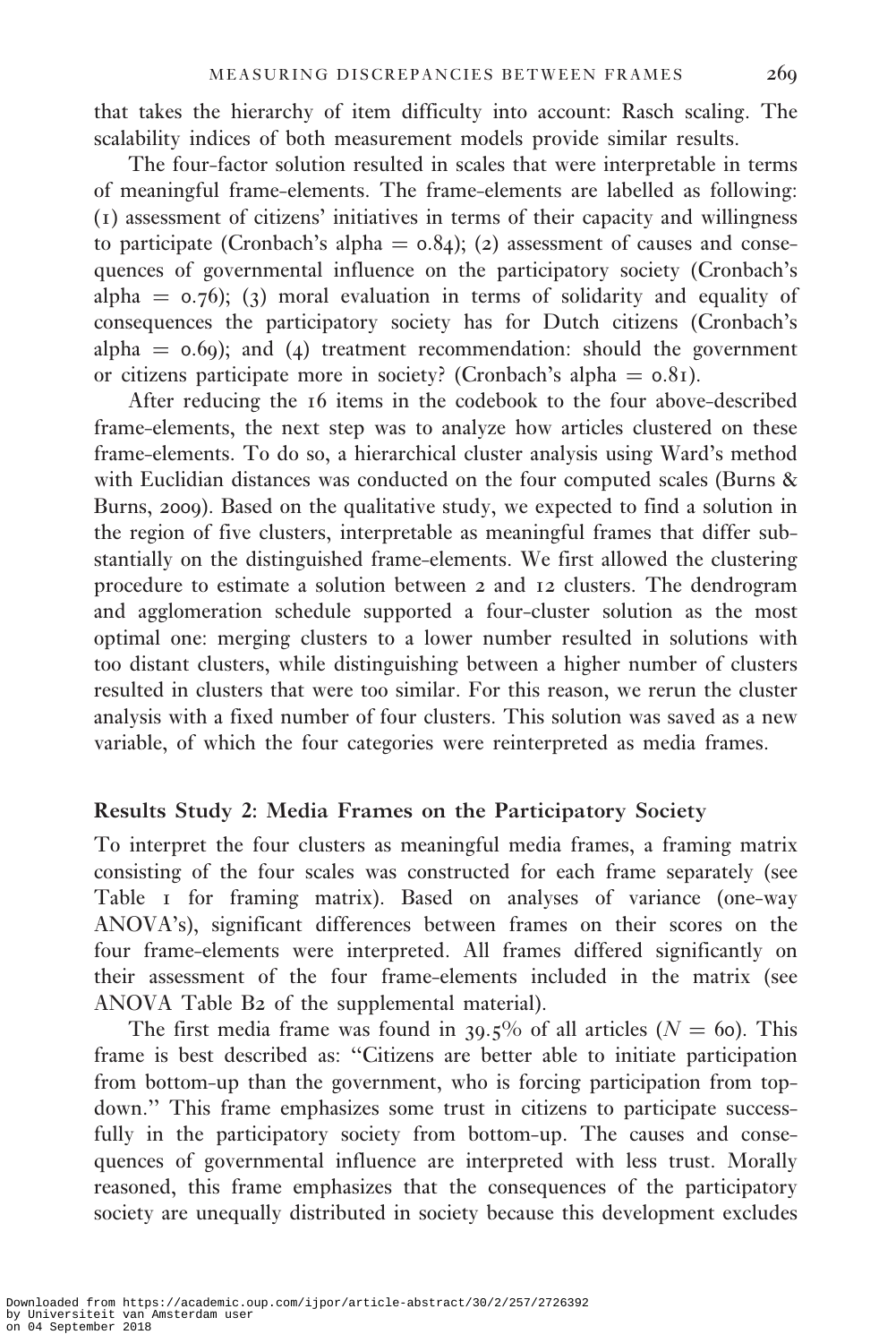<span id="page-14-0"></span>

| 270                                          |                             |                                                                                                                |                                                                                                                                                                                                                                                                                                                                                                                 |                                                                                                                                                              |
|----------------------------------------------|-----------------------------|----------------------------------------------------------------------------------------------------------------|---------------------------------------------------------------------------------------------------------------------------------------------------------------------------------------------------------------------------------------------------------------------------------------------------------------------------------------------------------------------------------|--------------------------------------------------------------------------------------------------------------------------------------------------------------|
|                                              | recommendation<br>Treatment | Should the government<br>or its citizens partici-<br>more in society?<br>pate                                  | o.52); both government<br>and citizens need to<br>$(M = 3.77, SD =$<br>participate more                                                                                                                                                                                                                                                                                         | participate more than<br>o.82): citizens should<br>$(M = 2.85, SD =$<br>the government                                                                       |
|                                              | Moral evaluation            | consequences participa-<br>Solidarity and equality<br>society for Dutch<br>citizens<br>tory                    | o.76): to some extent,<br>consequences of par-<br>ticipatory society are<br>unequally distributed<br>$(M = 3.40, SD)$<br>and solidarity<br>decreasing                                                                                                                                                                                                                           | o.62): participatory has<br>quences and is not<br>solidary decreasing<br>$(M = 4.44, SD =$<br>no unequal conse-                                              |
|                                              | Causal interpretation       | governmental influence<br>Assessment of causes<br>and consequences of<br>on the participatory<br>society       | negative assessment of<br>governmental responsi-<br>o.60): a moderately<br>$(M = 3.45, SD =$<br>bilities and causal<br>influence                                                                                                                                                                                                                                                | Bit negative assessment<br>of government's causal<br>quences government.<br>o.77): less trust in<br>$(M = 3.70, SD =$<br>causes and conse-<br>responsibility |
| Framing Matrix Used to Identify Media Frames | Problem definition          | of their capacity and will-<br>citizens' initiatives in<br>Assessment of<br>to participate<br>ingness<br>terms | Some confidence in citi-<br>own initiatives (de-<br>velopment is not positive/<br>$M = 4.04$ , $SD = 0.49$ :<br>not negative)<br>zens'                                                                                                                                                                                                                                          | ment is relatively positive)<br>5.04, $SD = 0.86$ ):<br>initiatives (develop-<br>confidence in citizens'<br>$=$ W)<br>$\frac{1}{2}$                          |
| Table 1                                      | Frame-element               | Frames                                                                                                         | $\begin{array}{ll} \text{I.} & (N) = \text{60):}\\ \text{``Gitzens} & \text{are}\\ \text{better able to init-}\\ \text{itate participation} & \text{bation}\\ \text{from} & \text{bottom-up}\\ \text{then. But both}\\ \text{ment. But both}\\ \text{need to partici-}\\ \text{need} & \text{to} \text{ partici-}\\ \end{array}$<br>pate more<br>${\rm society}^{\prime\prime}$ | bottom-up citi-<br>zens' initiatives"<br>$\parallel$<br>2. $(N$<br>"Trust                                                                                    |

(continued)

(continued)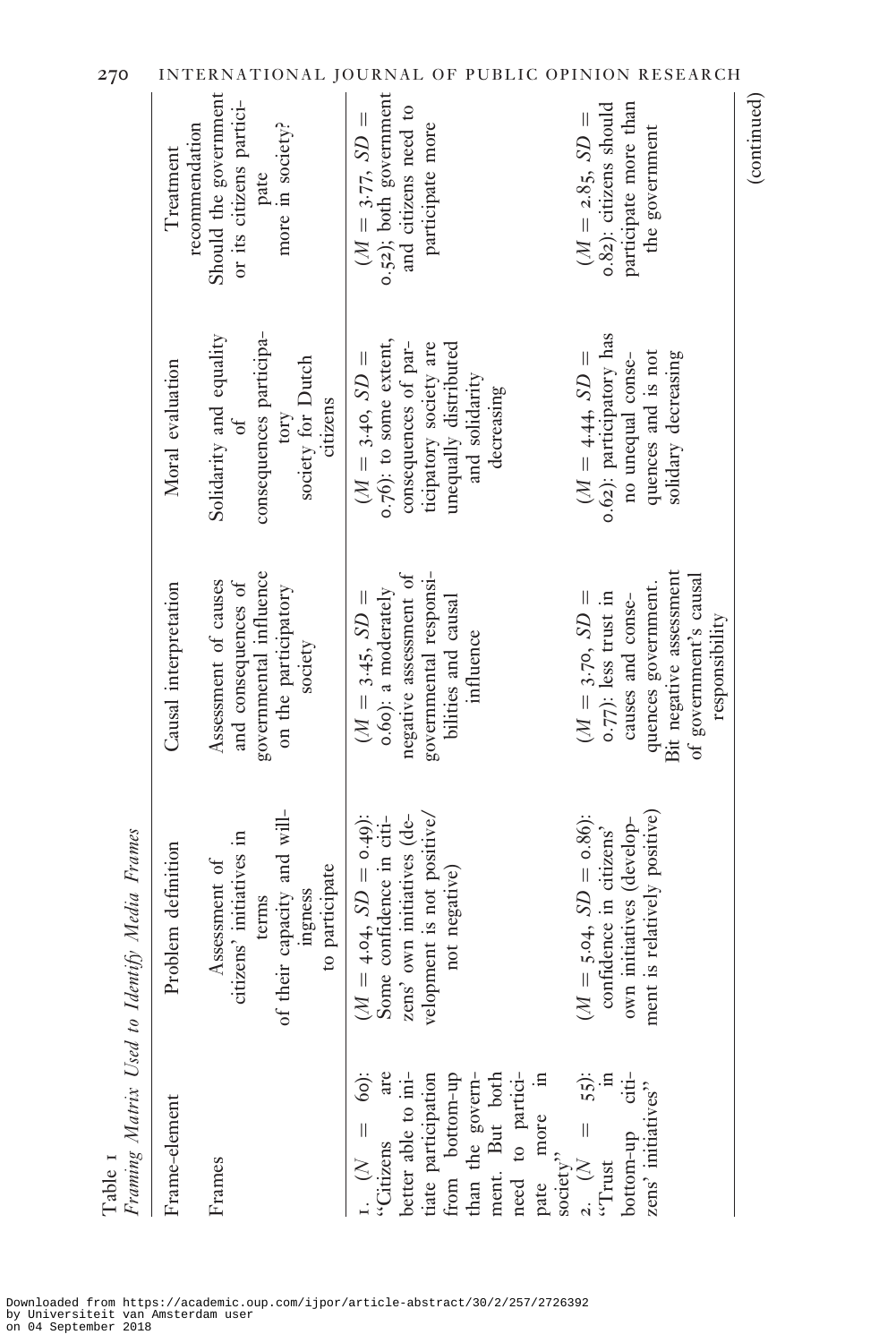| Continued<br>Table 1                                                                   |                                                                                                                                                                |                                                                                                                                                                                      |                                                                                                                                   |                                                                                                       |
|----------------------------------------------------------------------------------------|----------------------------------------------------------------------------------------------------------------------------------------------------------------|--------------------------------------------------------------------------------------------------------------------------------------------------------------------------------------|-----------------------------------------------------------------------------------------------------------------------------------|-------------------------------------------------------------------------------------------------------|
| Frame-element                                                                          | Problem definition                                                                                                                                             | Causal interpretation                                                                                                                                                                | Moral evaluation                                                                                                                  | recommendation<br>Treatment                                                                           |
| Frames                                                                                 | of their capacity and will-<br>citizens' initiatives in<br>Assessment of<br>to participate<br>ingness<br>terms                                                 | governmental influence<br>Assessment of causes<br>and consequences of<br>on the participatory<br>society                                                                             | consequences participa-<br>Solidarity and equality<br>society for Dutch<br>citizens<br>tory<br>ð                                  | Should the government<br>or its citizens partici-<br>more in society?<br>pate                         |
|                                                                                        | least confident (less than<br>$(M = 3.72, SD = 0.47)$ :<br>average) in citizens' own<br>initiatives                                                            | o.51): least positive as-<br>quences of participa-<br>sessment of govern-<br>mental influence on<br>$(M = 2.90, SD =$<br>causes and conse-<br>tory society                           | participatory society are<br>o.78): consequences of<br>unequally distributed<br>$(M = 3.27, SD =$<br>and solidarity<br>decreasing | contribute less to soci-<br>o.54): citizens should<br>$(M = 5.56, SD =$<br>ety than the<br>government |
| government, who<br>has to stimulate<br>the participatory<br>society from top-<br>down' | zens' own initiatives.<br>Problem is not that big as<br>$(M = 5.93, SD = 0.60)$ :<br>most confidence in citi-<br>citizens are positive<br>toward participating | mental influence. Still,<br>but consequences are<br>evaluation of govern-<br>participatory society<br>0.43): most positive<br>government caused<br>$(M = 5.09, SD =$<br>not that bad | quences and is solidary<br>o.57): participatory so-<br>ciety has equal conse-<br>$(M = 5.30, SD =$<br>increasing                  | participate more than<br>o.oo): citizens should<br>$(M = 2.00, SD =$<br>the government                |
|                                                                                        |                                                                                                                                                                |                                                                                                                                                                                      |                                                                                                                                   |                                                                                                       |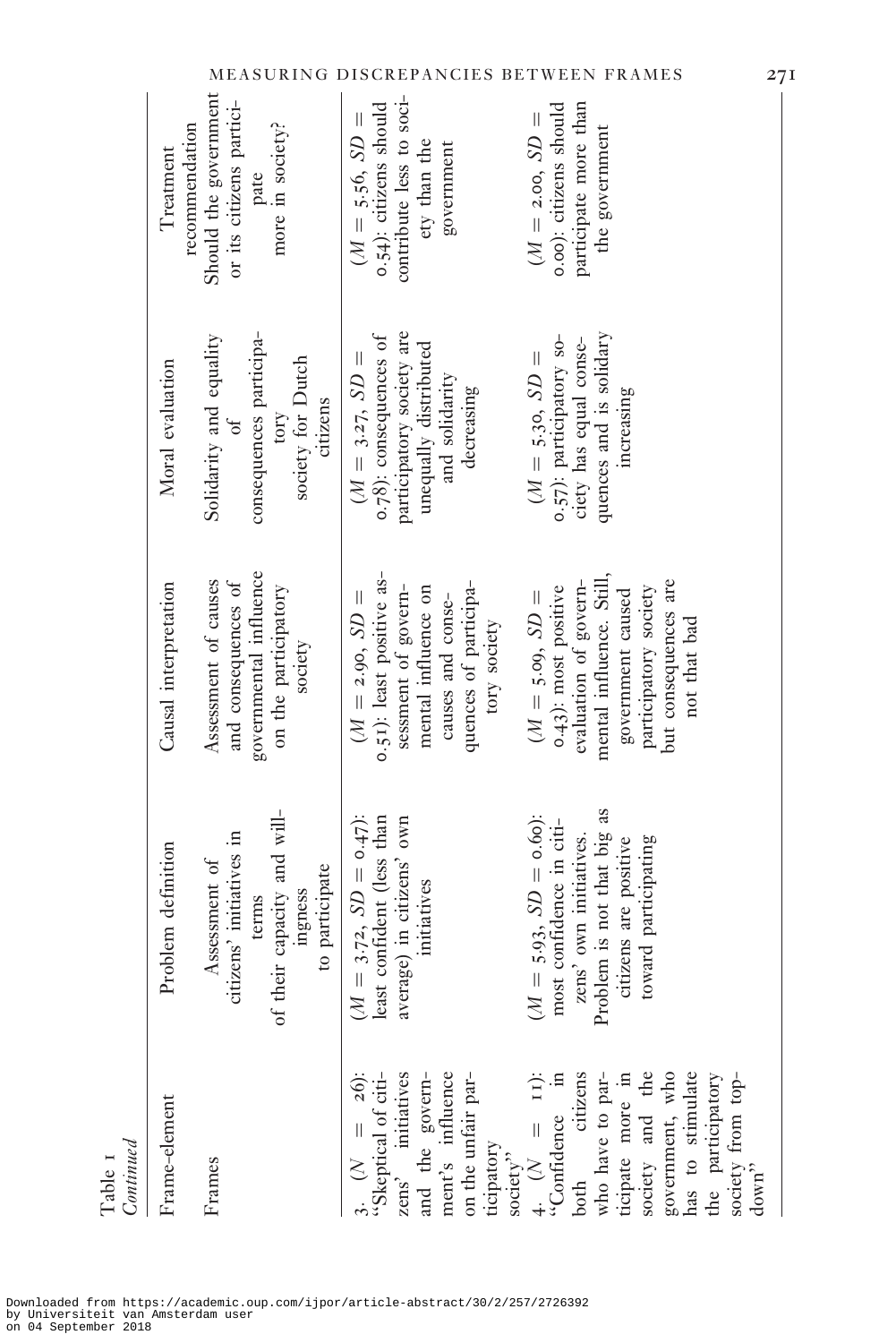citizens and decreases solidarity. As treatment recommendation, this frame suggests that both citizens and the government should participate more in society.

The second media frame was found in  $36.2\%$  ( $N = 55$ ) of all articles and is referred to as ''Trust in bottom-up citizens' initiatives.'' This frame emphasizes significantly more trust in citizens' initiatives than the first frame, but is just as skeptical of governmentally initiated influences. In the moral evaluation, inequality does not play a role. In the treatment recommendation, this frame clearly emphasizes that citizens need to contribute more to society than the government.

The third media frame is less dominant than the first two frames. In total, 17.2% of the articles  $(N = 26)$  frames the participatory society from this ''Sceptical of citizens' initiatives and the government's influence on the unfair participatory society'' media-frame. This frame emphasizes least trust in both the government's influence on the participatory society and citizen's initiatives to participate more in society. Inequality of consequences and social exclusion are emphasized in the moral evaluation. As treatment recommendation, the government rather than citizens should participate more in society. The final frame found in the media discourse concerns a pure bottom-up frame that emphasizes trust in citizens' ability and willingness to participate more in society. Furthermore, the government's influence on causes and consequences of the participatory society is assessed with great confidence. This frame recommends that citizens should participate substantially more than the government. This frame was found in only 7.2% of all articles  $(N = 11)$  and challenges the position emphasized in the third frame. This frame can be described as: ''Confidence in both citizens, who have to participate more in society, and the government, who has to stimulate the participatory society from above.''

#### Conclusion and Discussion Study 2

The four frames found in this study can be reduced even further to two more generic frames resonating in the media discourse. First, a dominant bottom-up citizens' initiative frame, in which citizens' willingness and ability to participate is made salient and the freedom to participate and take matters into own hands are highlighted as virtue of modern citizenship, regardless of the economic recession.

Second, the top-down ''governmentally forced participatory society frame'' functions as a counter frame. This frame defines the participatory society as an inevitable result from a government that is no longer able to carry the consequences of the welfare state. In general, the media discourse articulated a lack of trust in the government to stimulate participation.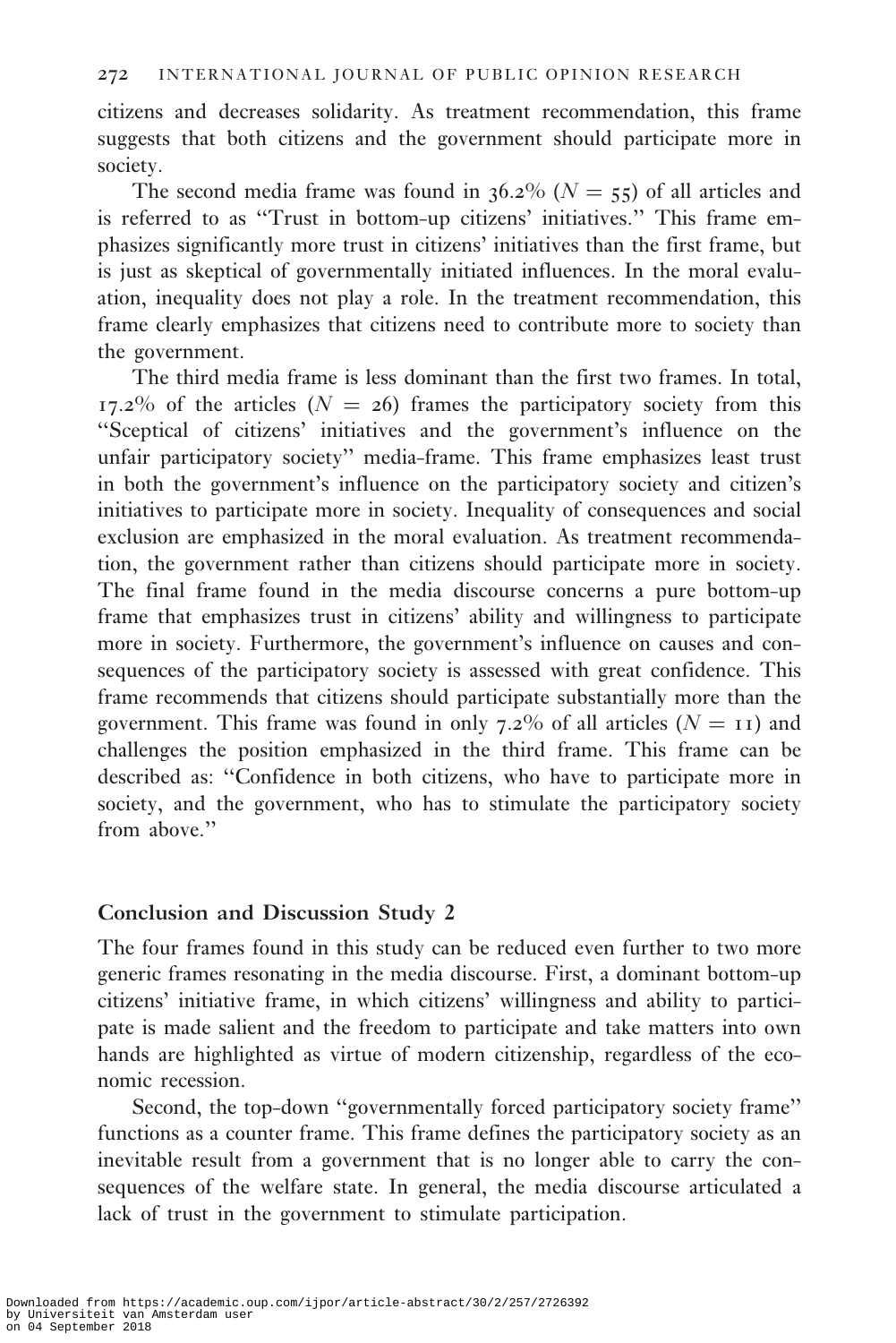#### Study 3: Quantitative Analysis of Interpretation Frames

#### Method

Data collection. The framing analysis of this study is based on responses to a set of questions included in an opinion poll, presented as an online survey executed by a research organization. This question block consisted of 18 statements on the participatory society. The statements were formulated on a 7 point semantic differential scale. The statements were based on the qualitative results of Study 1 and aimed to capture the variety of perspectives found on all four frame-elements. In addition, more recent developments of the debate in public opinion after the earlier rounds of data collection were taken into account. To provide an example, the distinction between helping family versus helping strangers became a fierce topic of debate as identified in various offline and online media, which we incorporated in the measures of the different frame-elements. In the framing-matrix, all statements measuring the four frame-elements are included (Appendix C<sub>2</sub> [of the supplemental material](http://ijpor.oxfordjournals.org/lookup/suppl/doi:10.1093/ijpor/edw032/-/DC1)).

Sample. The sample of this study consisted of 999 respondents selected from the panel of the research organization. The sample is representative of the Dutch voting population in terms of gender, age, educational level, region, family size, social class, and voting behavior. All participants in the study were aged  $>18$  years. The response rate of this panel is  $70\%$ . Respondents were invited to participate in the research via e-mail, letter, and/or telephone. The mean age of participants was 50 years ( $SD = 17.40$ ), and 47.5% of the participants were female.

Data analysis. We conducted a confirmatory factor analysis to assess whether the statements fitted a four-dimensional structure consisting of the four frame-elements. As indicated by the suboptimal model fit, we did not find support for this solution  $[\chi^2(118) = 754.50, p < .001,$  Confirmatory Fit Index (CFI) =  $0.866$ , root mean square error of approximation =  $0.074$ ,  $90\%$ confidence interval (0.069; 0.079)]. We therefore did not reduce the variables to scales. Next, we identified a meaningful number of interpretation frames by conducting a hierarchical cluster analysis using Ward's method with Euclidian distance [\(Burns & Burns,](#page-23-0) 2009; [Matthes & Kohring,](#page-24-0) 2008). The framing analyses in Study 1 and Study 2 indicated that a number of four or five frames on a certain topic are an appropriate solution, which allows for the presence of both dominant and counter frames. Similar to Study 2, we allowed the clustering procedure to estimate a solution ranging between 2 and 12 clusters. The agglomeration schedule and dendrogram confirm the presence of five clusters with a meaningful overall distance between statements that could also be interpreted substantially. We compared the five-cluster solution to both higher and lower numbers of clusters. Merging clusters to a lower number resulted in solutions with too distant clusters, while distinguishing between a higher number of clusters resulted in clusters that were too similar.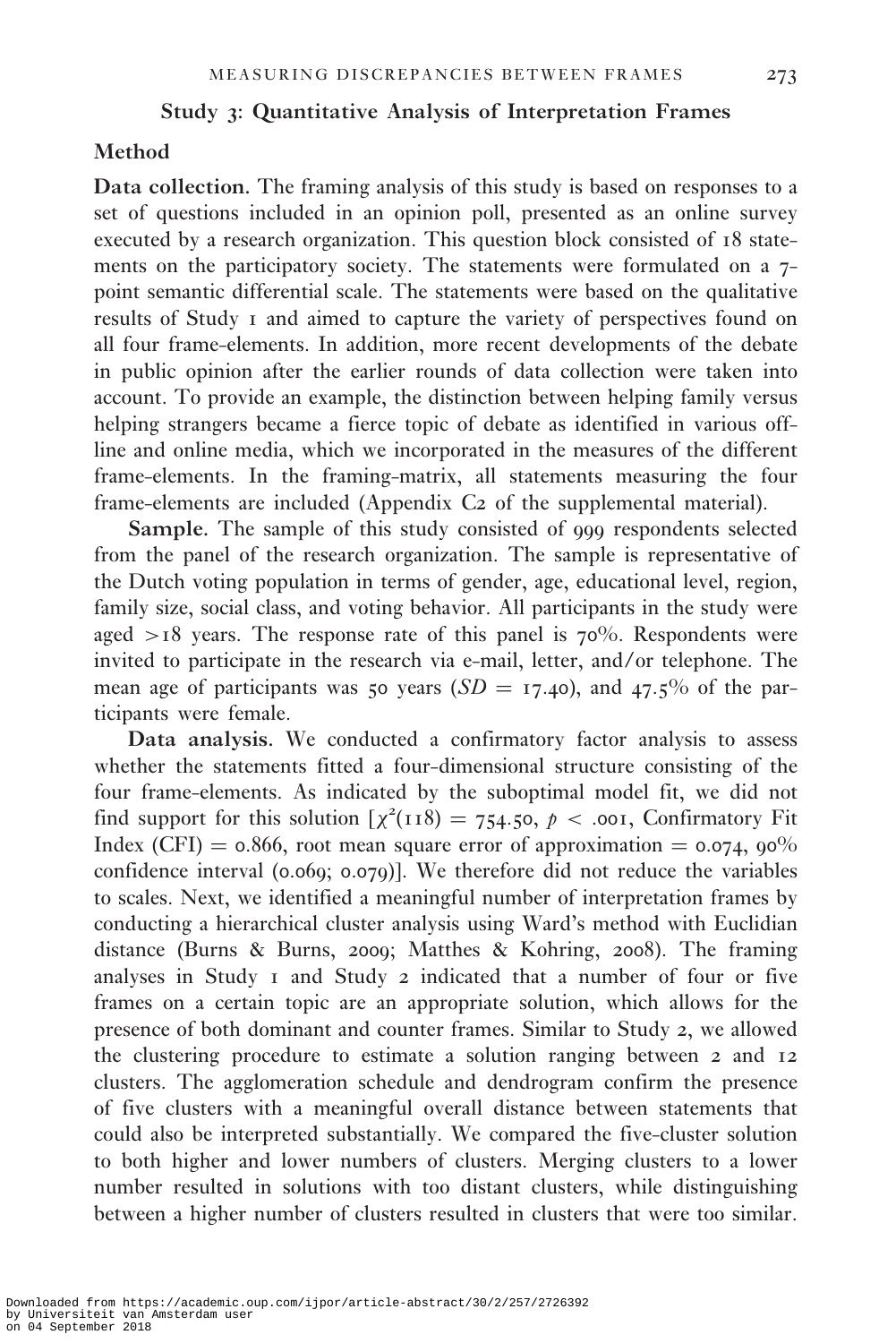Based on this outcome, the cluster analysis was rerun with a fixed solution of five clusters, which resulted in a new variable with five categories. These categories grouped the participants into five different interpretation frames. By constructing a similar framing matrix as Study  $\sigma$  and Study 2, these five clusters were interpreted as interpretation frames. More specifically, we compared the mean scores on all statements between clusters to systematically reconstruct the frames per frame-element. In one interpretation frame, for example, participants expressed a negative problem definition, and blamed the government in their causal interpretation (see Appendix  $C_2$  in the sup[plemental material](http://ijpor.oxfordjournals.org/lookup/suppl/doi:10.1093/ijpor/edw032/-/DC1) for complete framing matrix).

#### Results Study 3: Interpretation Frames in the Public Discourse

As the identification of significant mean differences on statements is a necessary prerequisite to validate discriminant clusters, analyses of variance (oneway ANOVA) were conducted on the five identified clusters or ''frames'' ([Burns & Burns,](#page-23-0) 2009). As depicted in ANOVA [Table C](#page-14-0)1 of the supplemental material, all between-group means differed significantly ( $p \le 0.05$ ), which implies that the 18 statements reliably distinguished between five significantly different interpretation frames. Similarities between frames were interpreted as meaningful as well, as not all frames necessarily differ on all separate parts of all four frame-elements (e.g., [Entman,](#page-24-0) 1993). Similar to Study 1 and Study 2, a framing matrix consisting of all four frame-elements was constructed (see supplemental material, Appendix  $C_2$ ). The mean values of the statements and the significant differences between these values across the frames guided the interpretation of the clusters into frames.

The first frame is labelled as ''Necessity is the mother of invention when it comes down to our readiness for participation.'' This is the most dominant frame of reference carried by 31.0% of the participants ( $N = 300$ ) and represents a balanced evaluation of the participatory society that is neither positive nor negative. Citizens who interpret the participatory society from this interpretation frame do not reject the participatory society as societal development. However, they do not experience a great willingness or ability to participate more in society if the government is withdrawing from society. Furthermore, clear lines are drawn in terms of readiness for participation in society. Citizens feel responsible to help a neighbor in need, for example, by giving him or her a ride to the hospital. Helping a neighbor in need of care in less urgent, everyday situations, such as getting up in the morning, is too demanding for these citizens.

The second frame, referred to as ''Despite feeling responsible for others, we are unwilling and unable to participate more in society'' is held by 28.0% of the participants ( $N = 280$ ). Reasoned from this interpretation frame, the participatory society is a negative societal development, especially for weaker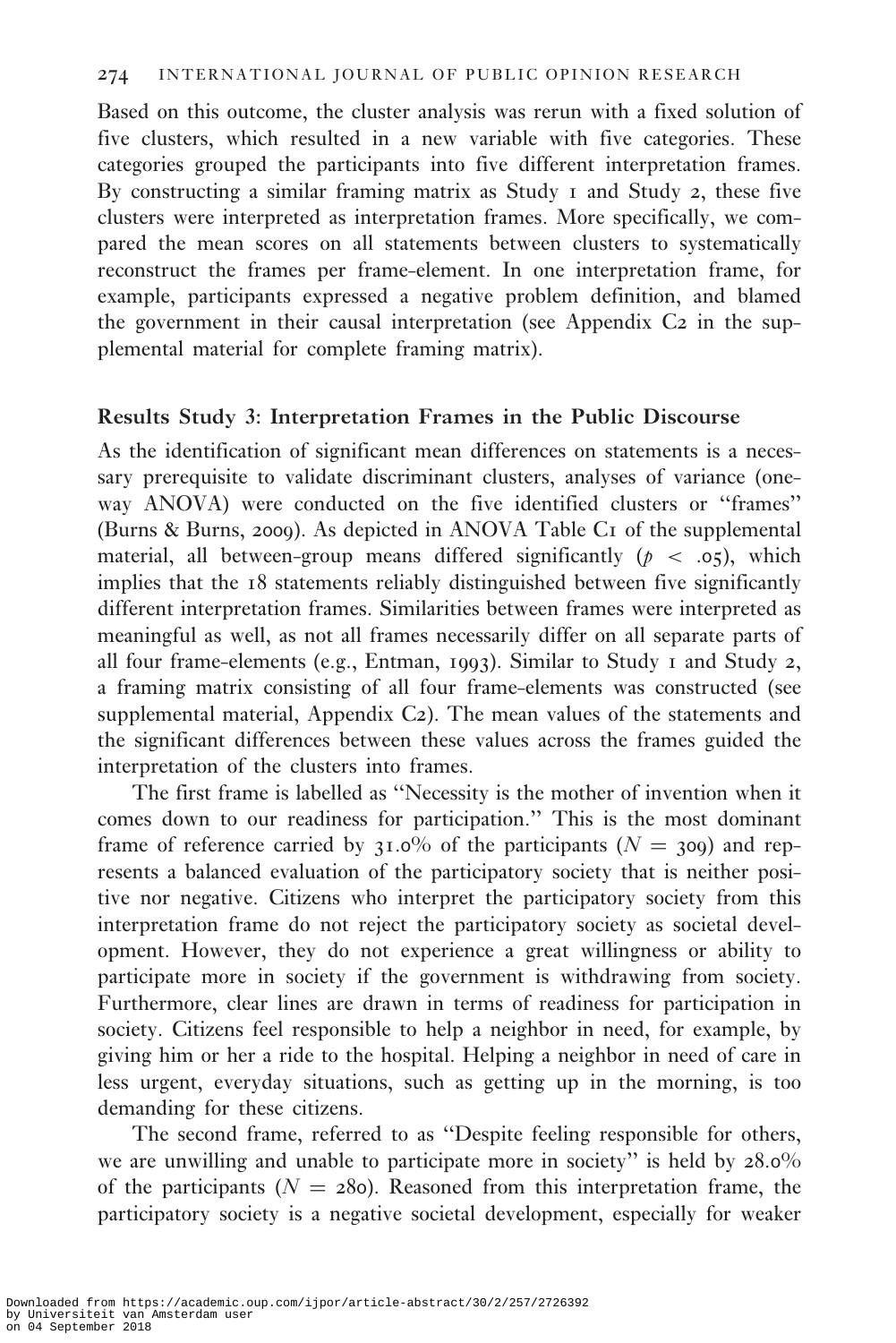groups. Moreover, citizens lack the capacity and willingness to participate more. They do experience feelings of responsibility for others, but are only willing and able to act on these feelings in emergency situations. Health care and neighborhood security are tasks for the government, which should not be transferred to citizens' responsibilities. If the government retreats, especially weaker groups in society will be harmed. This interpretation frame counters the generic ''Bottom-up citizens' initiative frame'' found in Study 2 as media frame and in Study 1 as interpretation frame.

The third frame is labelled as ''In times of decreasing solidarity, citizens are responsible to take care of each other in times of need, which is especially important for weaker groups in society.'' This interpretation frame, held by  $28.0\%$  of the respondents ( $N = 280$ ) emphasizes an even stronger sense of responsibility ( $M = 5.8$ o,  $SD = 1.15$ ) than articulated in Frames 1 and 2. This frame is similar to the bottom-up frames found in Study 1 that emphasized citizens' willingness to participate in society. This frame differs from the bottom-up frames in the qualitative study in the sense that citizens experience a willingness to participate, but at the same time emphasize they are not always able to do so in the causal interpretation and moral evaluation. As treatment recommendation, citizens emphasize that the government needs to stimulate participation. The preferred role of the government as safety net selected in the moral evaluation and treatment evaluation is congruent with the limits to participation highlighted in the bottom-up frames identified in the qualitative study.

The fourth frame is labelled as ''The participatory society is a negative societal development for all citizens who are willing to help others in need but lack the capacity and desire to participate more in society.'' This frame is rare: only 8.0% ( $N = 76$ ) of all participants interpreted the participatory society from this frame of reference. Reasoned from the moral evaluation of this frame, all groups in society will be affected equally by the participatory society  $(M = 5.83, SD = 1.15)$ , which is in sharp contrast with all other frames that emphasize that some groups in society will be affected more than others. Furthermore, this interpretation frame highlights the willingness of citizens to incidentally take a neighbor to the hospital  $(M = 5.92, SD = 1.28)$ . However, similar to Frames 1 and 2, this moral evaluation does not result in more willingness to help a neighbor with daily care of getting dressed: (M  $= 2.74$ ,  $SD = 1.53$ ). Hence, participation is reserved for emergency situations.

The fifth frame is carried by 5.0% ( $N = 54$ ) of the respondents and is referred to as ''We feel responsible and are able to participate more in society, but weaker groups lack this capacity completely.'' Despite the problem definition and causal interpretation emphasize the participatory society as a solidarity decreasing development, citizens are both able and willing to participate more in society. This frame counters the dominant frame ''Despite feeling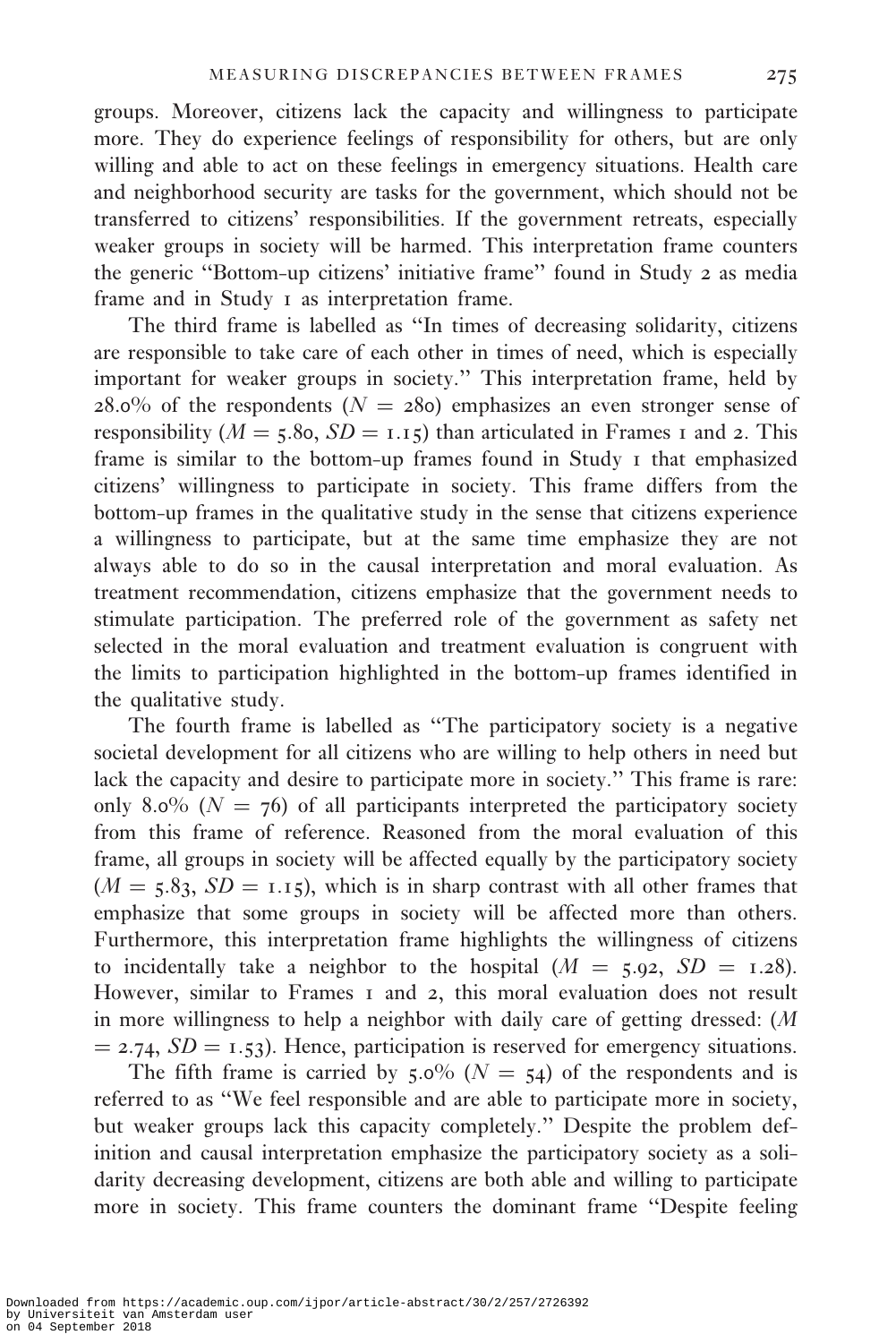responsible for others, we are unwilling and unable to participate more in society." This frame represents the only pure bottom-up interpretation, as it highlights both the ability and willingness to participate in different domains of society, not only in emergency situations. Despite the emphasis on willingness and ability to participate foregrounded in the causal and moral interpretations, citizens holding this frame are still negative about the participatory society as introduced by the government in their problem definition  $(M =$  $1.57$ ,  $SD = 1.35$ ), which underlines the moral evaluation that especially weaker groups are harmed by the participatory society.

# Conclusion and Discussion Study 3

The largest overall differences in the interpretation of statements across all four frame-elements were found between the second frame ''Despite feeling responsible for others, we are unwilling and unable to participate more in society'' and the fifth frame ''We feel responsible and are able to participate more in society, but weaker groups lack this capacity completely.'' The fifth frame can therefore be interpreted as the counter frame of the second frame. Interpreting the participatory society from the dominant second frame, a stronger inability and unwillingness to participate in society is experienced than in the fifth frame, which articulates a strong belief of citizens being able and willing to participate in society when needed. For example, respondents interpreting reality from the second frame believe they are unable to look out for the safety in their neighborhood if the police will contribute less to this task  $(M = 2.18, SD = 1.36)$ . This experienced ability is significantly and substantially higher for the fifth frame ( $M = 5.83$ ,  $SD = 1.55$ ); Mdifference =  $3.66, p < .001$ .

At this stage, we can draw conclusions on the discrepancy between media frames and interpretation frames (see [Figure](#page-21-0) 1). The largest difference concerns the amount of trust attached to citizens' initiatives. Both the media and public discourse emphasized a lack of trust in the government who forced the scheme of participation on citizens. Still, by covering successful bottom-up citizens' initiatives, the media inherently articulated more trust in citizens' initiatives than citizens highlighted themselves. The media frames and interpretation frames also demonstrated overlap. The dominant media frame, which emphasized citizens' willingness and ability to participate, resonates with bottom-up interpretation frames held by some citizens. However, this frame was far less frequently articulated by citizens than the media. We interpret this as support for framing within the negotiated media effects paradigm (e.g., [McQuail,](#page-24-0) 2010, [Scheufele,](#page-24-0) 1999; [Scheufele & Tewksbury,](#page-24-0) 2007). The media may propose certain frames to receivers, and receivers still possess the agency to resist and adjust the meaning of these frames in line with their own frame of reference.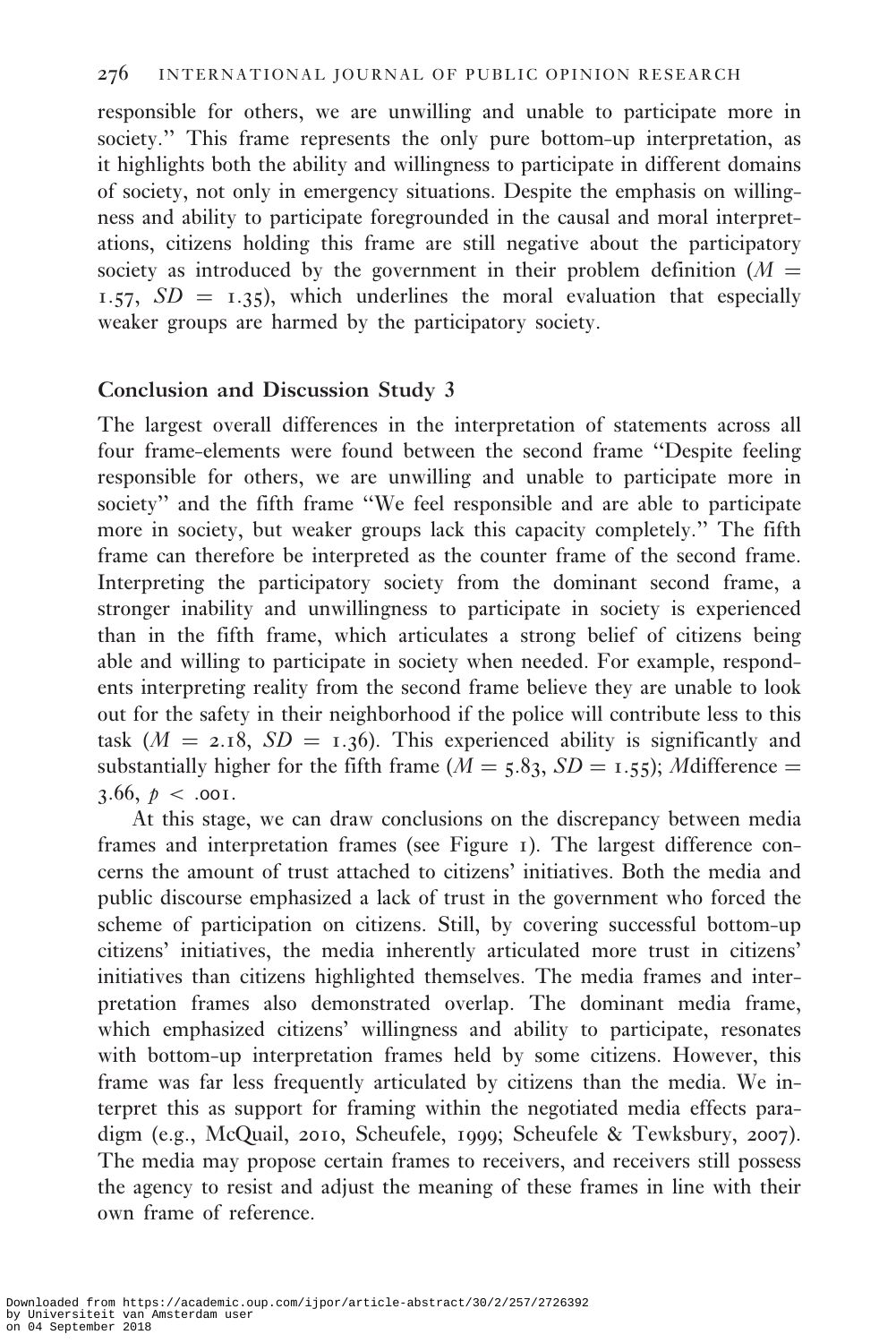

<span id="page-21-0"></span>Figure 1<br>Graphical depiction of the overlap and discrepancies between interpretation frames (Study 1 and Study 3) and media frames (Study 2). Arrows between boxes indicate overlap between frames, and arrows on the left and right side indicate overlap within the receiver- or sender-side. When Graphical depiction of the overlap and discrepancies between interpretation frames (Study 1 and Study 3) and media frames (Study 2). Arrows between boxes indicate overlap between frames, and arrows on the left and right side indicate overlap within the receiver- or sender-side. When boxes are not connected, discrepancies are highlighted. The strength of the overlap decreases from top to bottom boxes are not connected, discrepancies are highlighted. The strength of the overlap decreases from top to bottom.

in society

Downloaded from https://academic.oup.com/ijpor/article-abstract/30/2/257/2726392 by Universiteit van Amsterdam user on 04 September 2018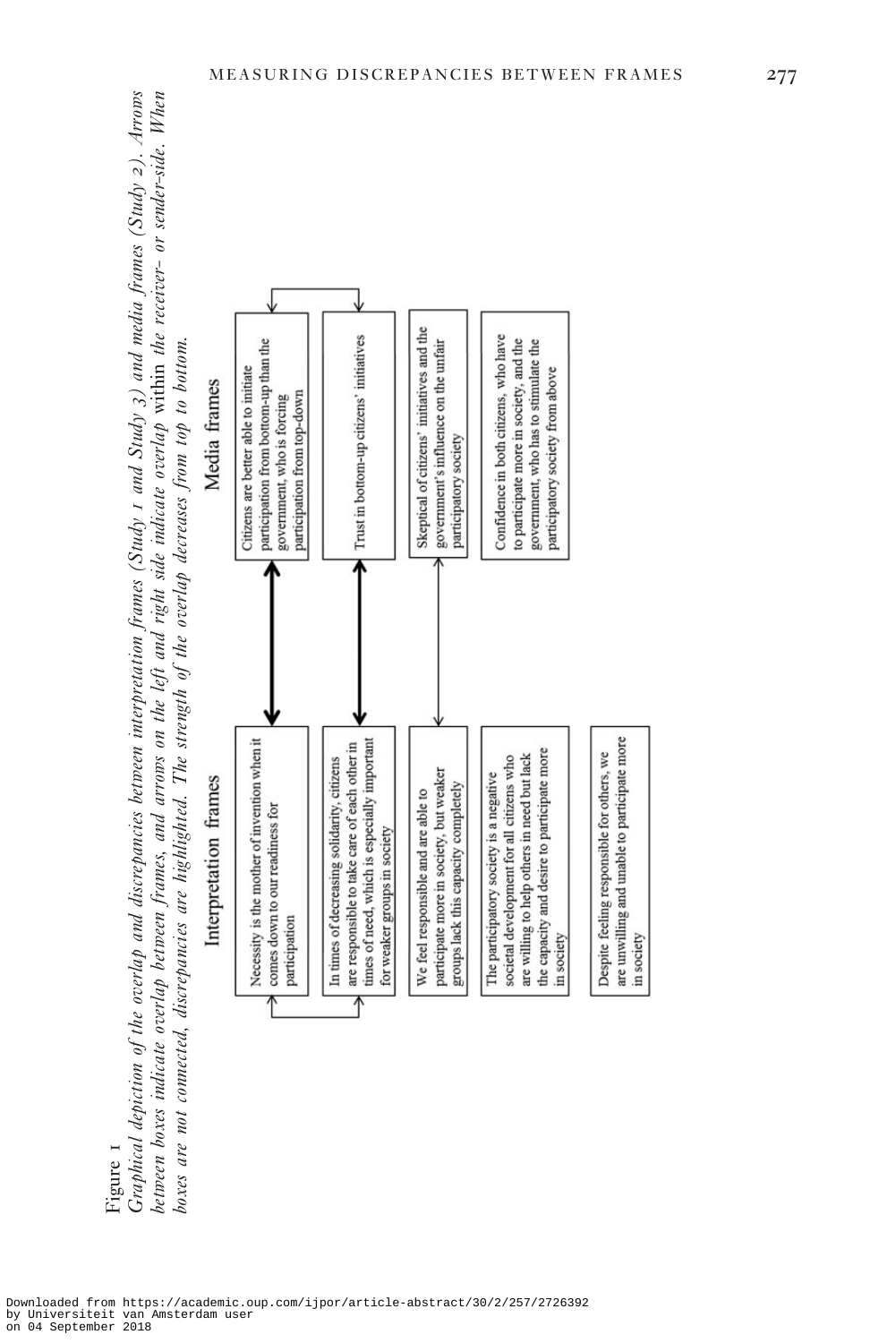#### Overall Discussion

The aim of this research was to assess discrepancies between media frames and interpretation frames. The introduced method responded to recent calls in the literature, which suggest (1) to acknowledge the social–cultural context and power relations underlying the framing process [\(Carragee & Roefs,](#page-24-0) 2004) (2) to consider frames as a cluster of frame-elements and reasoning devices (e.g., [Matthes & Kohring,](#page-24-0) 2008; [Van Gorp,](#page-25-0) 2007), and (3) to identify interpretation frames and media frames using a similar analytical approach to ensure a valid comparison of both interrelated framing processes ([Matthes & Kohring,](#page-24-0) 2008).

In three studies, this research aimed to validate the introduced methodological framework departing from a social-constructivist viewpoint. The overarching research question that focused on the discrepancies between media frames and interpretation frames was: To what extent and how does the framing of the participatory society differ between interpretation frames of citizens and media frames of Dutch news media?

Our research shows that media discourse and public discourse both emphasized a clear distinction between bottom-up frames and top-down frames on the participatory society but differed in their evaluation of these top-down and bottom-up frames and their consequences for Dutch society. The interpretation frames identified in Study 1 and Study 3 emphasize a lack of trust in citizens' bottom-up initiatives, whereas the media frames identified in Study 2 predominantly emphasize the success stories of bottom-up initiated examples of the participatory society. Concerning the top-down frames, both media and citizens emphasized a lack of trust in the feasibility of the forcing schemes promoting the participatory society from a governmental perspective ([Scott,](#page-24-0) 1998). Furthermore, in both the media and public discourse, the capacity of Dutch society to carry the consequences of the participatory society was questioned. Interpretation frames and media frames both emphasized that especially weaker groups in society will be affected by the consequences of the participatory society.

Owing to the exploratory nature of the studies incorporated in this research, some limitations regarding the design of the studies and the operationalization of the research materials need to be highlighted. First, the second study has exclusively focused on media frames present in Dutch newspapers. Dutch citizens draw on an extensive stock of sociocultural resources, and newspapers only represent one of these resources among many competing ones. Future research should include more of these media-based sociocultural resources to arrive at a more complete comparison between media frames and interpretation frames. The second limitation concerns the operationalization of frame-elements incorporated in the content analysis and subsequent cluster analyses. Some variables link up to more than one single frame-element, which may affect the identification of frames as clusters of frame-elements. However,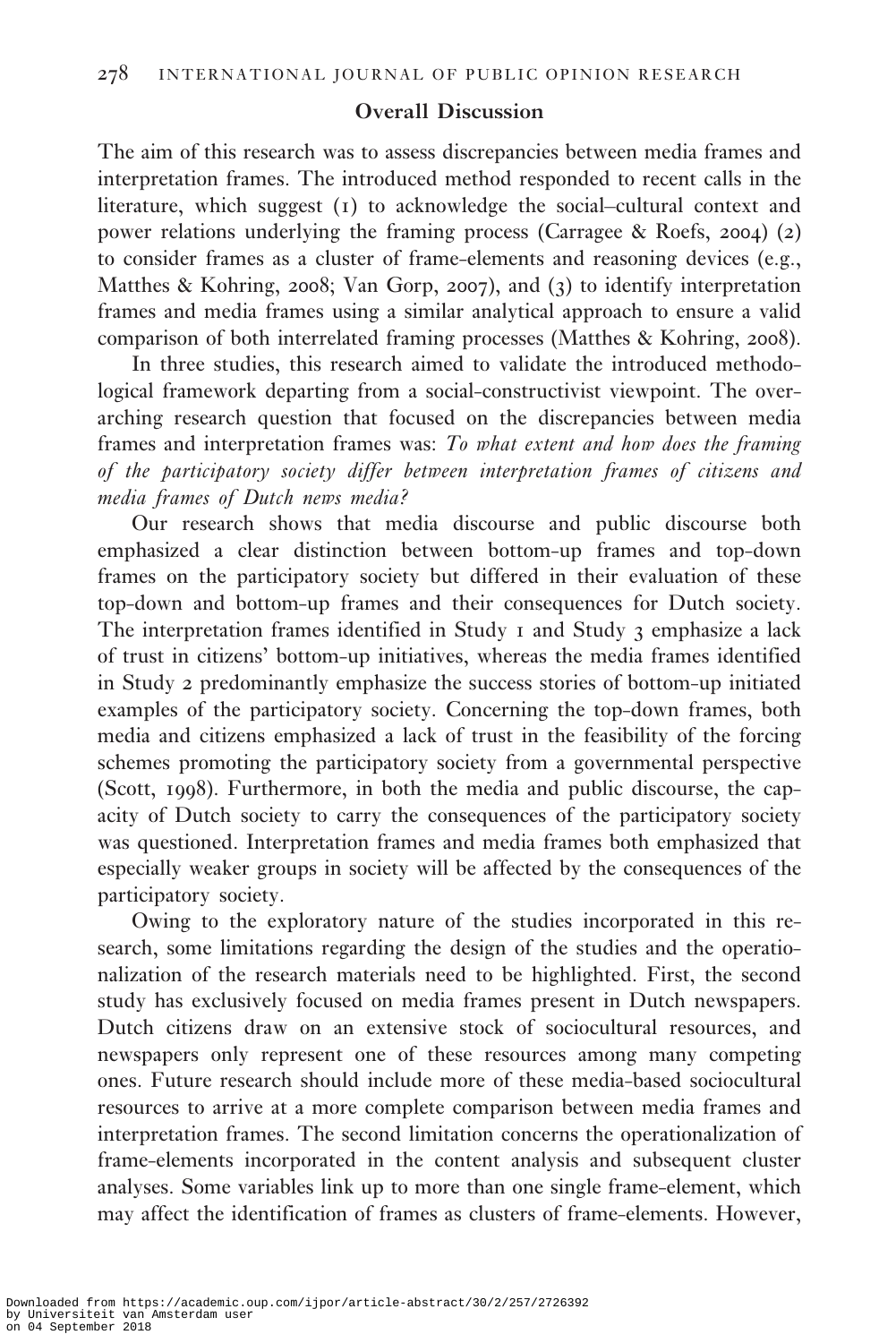<span id="page-23-0"></span>the development of variables was informed by the in-depth insights of the qualitative study. Moreover, we ensured that the variables were attached to the most suitable frame-element.

In any case, the study has both clear methodological and theoretical implications. Methodologically, the study demonstrates the importance to consider media framing and public framing as related, yet conceptually distinct phenomena. Instead of assuming that frames present in media coverage will also be the ones that are present among members of the public, it is worth to analyze both realms separately and explicitly question similarities and differences in those frames. Moreover, it demonstrates how qualitative and quantitative methods can be complementary in one study. Theoretically, the findings offer support against the idea of strong framing effects. Although the media may put forward a certain set of frames to understand political issues, members of the audience will only partially adopt this set of frames: based on, for example, different types of information and personal experiences, they will resist, adjust, and supplement the stock of frames put forward by the media. This implies that a situation of perfect alignment between media framing and audience framing is highly unlikely. This finding fits well with the negotiated media effects paradigm [\(Gamson & Modigliani,](#page-24-0) 1989).

Overall, a structural and detailed approach as presented in this study can unravel differences and similarities in the presence of frames and offers a starting point for understanding media effects for a plethora of issues in a wide variety of contexts.

#### Acknowledgments

The findings presented in this article resulted from an intensive cooperation between the University of Amsterdam (ASCoR), Veldkamp, and TNS NIPO. The different parties had no financial interests in the outcomes of this study. The mutual interests of the involved parties were exclusively based on the development of a methodological tool for framing analysis applicable in both scientific and market research.

#### Supplementary Data

[Supplementary Data](http://ijpor.oxfordjournals.org/lookup/suppl/doi:10.1093/ijpor/edw032/-/DC1) are available at IJPOR online.

#### References

Burns, R., & Burns, R. (2009). Chapter 23: cluster analysis. In Business research methods and statistics using SPSS (pp. 552-567). California: Sage Publications. Bryman, A. (2012). Social research methods. Oxford: Oxford University Press.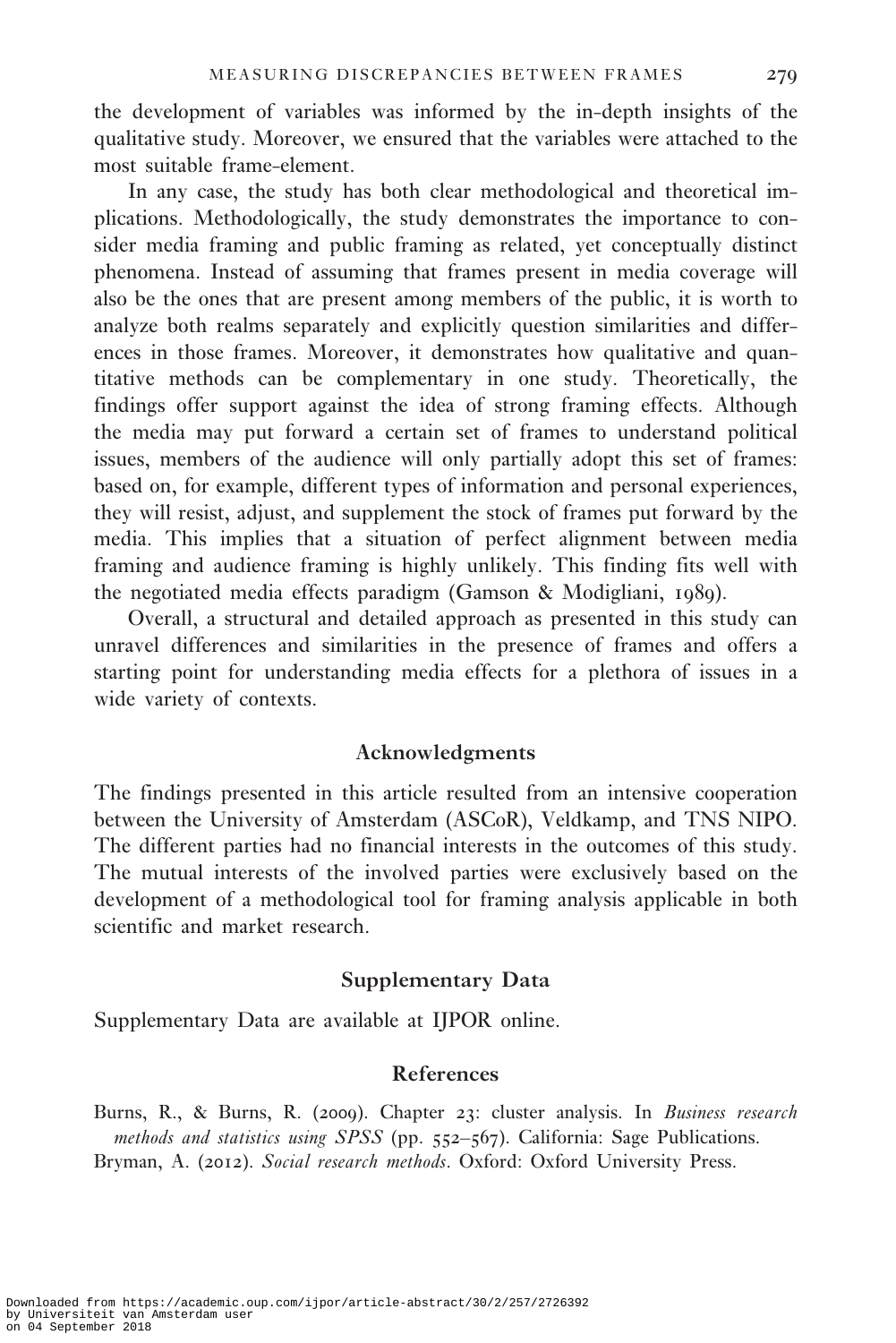- <span id="page-24-0"></span>Carragee, K. M., & Roefs, W. (2004). The neglect of power in recent framing research.  $\hat{\eta}$  *fournal of Communication*,  $\hat{\eta}$ ,  $214-233$ . doi:  $10.1111/\hat{1}$ .1460-2466.2004.tb02625.x
- Entman, R. M. (1993). Framing: Toward clarification of a fractured paradigm. Journal of Communication, 43, 51–59. doi: 10.1111/j.1460-2466.1993.tb01304.x
- Flick, U. (2009). An introduction to qualitative research (4th ed.). London: Sage Publications.
- Gamson, W. A., & Modigliani, A. (1989). Media discourse and public opinion on nuclear power: A constructionist approach. American Journal of Sociology,  $q\zeta(1)$ ,  $I_{\text{}}$ 37. doi: 10.1086/229213
- Goffman, E. (1974). Frame analysis: An essay on the organization of experience. Cambridge: Harvard University Press.
- Glaser, B. G., & Strauss, A. L. (1967). The discovery of grounded theory: Strategies for qualitative research. Chicago: Aldine.
- Hall, S. (1973). Encoding/decoding. In , S. Hall, D. Hobson, A. Lowe & P. Tillis (Eds.), Culture, media, language (pp. 128–138). London: Hutchinson.
- Holstein, J. A., & Gubrium, J. F. (1995). The active interview. Thousand Oaks: Sage.
- Huang, H. (2010). Frame-rich, frame-poor: An investigation of the contingent effects of media frame diversity and individual differences on audience frame diversity. International Journal of Public Opinion Research, 22, 47–73. doi: 10.1093/ijpor/ edp024
- Lombard, M., Snyder-Duch, J., & Bracken, C. C. (2002). Content analysis in mass communication: Assessment and reporting of intercoder reliability. Human Communication Research, 28, 587–604. doi: 10.1111/j.1468-2958.2002.tb00826.x
- Matthes, J. & Kohring, M. (2008). The content analysis of media frames: Toward improving reliability and validity. Journal of Communication, 58, 258–279. doi: 10.1111/j.1460-2466.2008.00384.x
- McLafferty, I. (2004). Focus group interviews as a data collecting strategy. *Journal of* Advanced Nursing, 48, 187-194. doi: 10.1111/j.1365-2648.2004.03186.x
- McQuail, D. (2010). *McQuail's mass communication theory* (6th ed.). London: Sage.
- Neuman, W. R., Just, M. R., & Crigler, A. A. (1992). Common knowledge. News and the construction of political meaning. Chicago: The University of Chicago Press.
- Reese, S. D. (2001). Introduction. In S. D. Reese, O. H. Gandy, & A. E. Grant (Eds.), Framing public life: Perspectives on media and our understanding of the social world (pp. 1–31). Mahwah, NJ: Erlbaum.
- Riffe, D., Lacy, S., Fico, F. (2005) Analyzing media messages; using quantitative content analysis in research (second edition). New Jersey: Mahwah
- Scheufele, D. A. (1999). Framing as a theory of media effects. Journal of Communication, 49, 103–122. doi: 10.1111/j.1460-2466.1999.tb02784.x
- Scheufele, D. A., & Tewksbury, D. (2007). Framing, agenda setting, and priming: The evolution of three media effects models. *Journal of Communication*, 57, 9–20. doi: 10.1111/j.0021-9916.2007.00326.x
- Scott, J. C. (1998). Seeing like a state. How certain schemes to improve the human condition have failed. New Haven and London: Yale University Press.